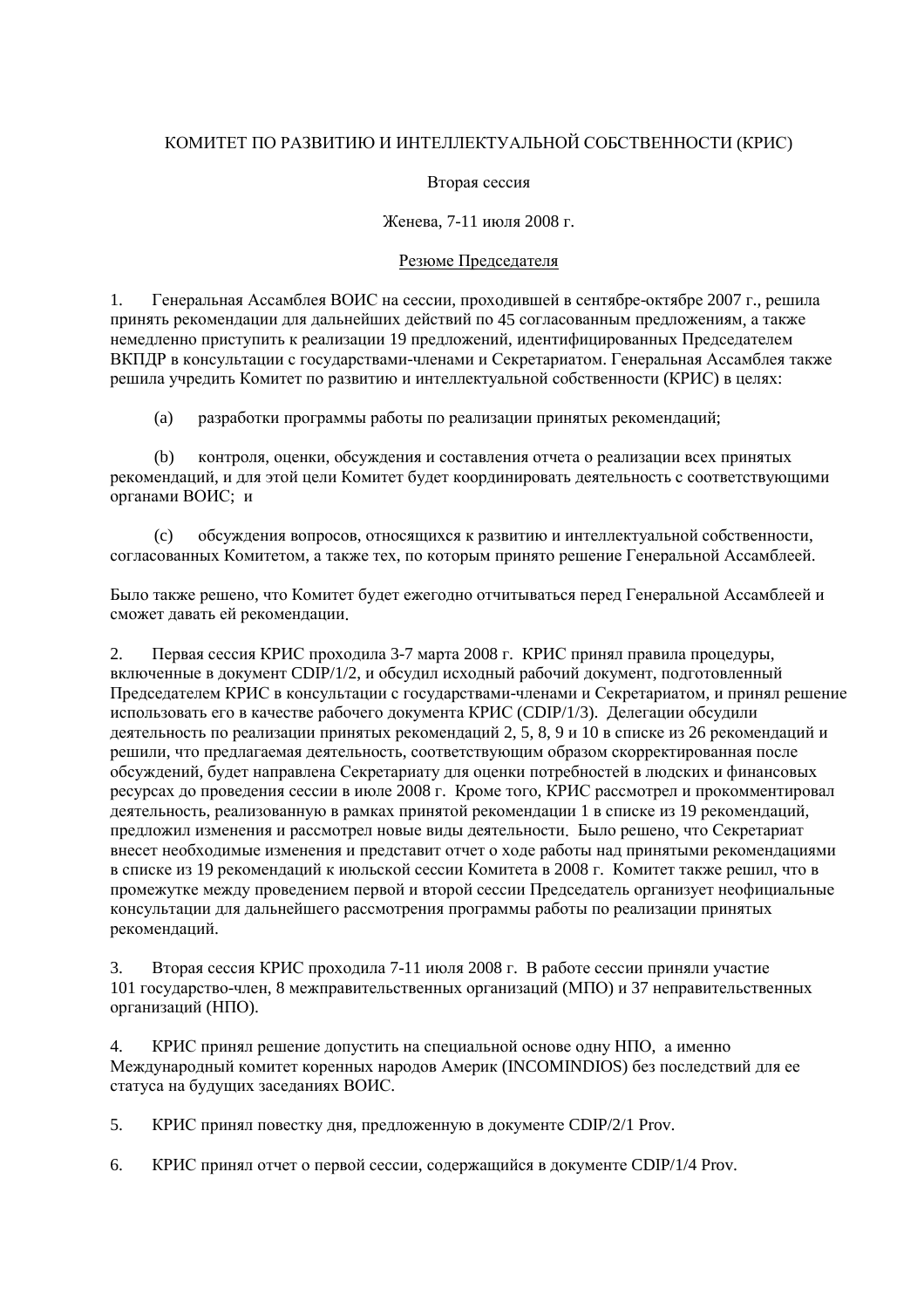Председатель КРИС посол Тревор Кларк предложил г-ну Фрэнсису Гарри, который был  $7<sub>1</sub>$ выдвинут Координационным комитетом ВОИС в качестве кандидата для назначения на пост следующего Генерального директора ВОИС, выступить перед Комитетом. Г-н Гарри подчеркнул свою приверженность эффективной реализации Повестки дня ВОИС в области развития, обещав лично курировать эту важную инициативу в будущем. Он также добавил, что компонент развития должен горизонтально пронизывать всю деятельность Организации, и сделал вывод, что Повестка дня ВОИС в области развития является серьезной возможностью для рассмотрения роли интеллектуальной собственности в области развития и внесения вклада интеллектуальной собственности в сокращение разрыва в знаниях и цифрового разрыва. Он заверил делегации, что в поддержку реализации предложений, содержащихся в Повестке дня в области развития, будут выделены надлежащие бюджетные средства.

8. КРИС обсудил документ CDIP/2/2, который включал пересмотренный текст предлагаемой леятельности по реализации рекоменлаций 2, 5, 8, 9 и 10 в списке из 26 рекоменлаций и дополнительные потребности в людских и финансовых ресурсах в связи с этими рекомендациями. Комитет с некоторыми изменениями согласился с пересмотренным текстом, а также согласовал контрольные цифры соответствующих потребностей в людских и финансовых ресурсах, предложенных Секретариатом для реализации рекомендаций, содержащихся в Приложении II к настоящему документу. В отношении этих рекомендаций, Комитет также принял к сведению информацию, содержащуюся в документах CDIP/2/INF/1, CDIP/2/INF/2 и CDIP/2/INF/3. Комитет также обсудил принятую рекомендацию 1 в списке из 19 рекомендаций и согласился с предложенной деятельностью, включенной в документ CDIP/2/2 с некоторыми изменениями. которые включены в Приложение I к настоящему документу. Далее Комитет обсудил деятельность по реализации принятых рекомендаций 3, 4, 6, 7 и 11 и согласился с предложенной деятельностью. содержащейся в Приложении I. Эти рекомендации также обсуждались в ходе неформальных консультаций, организованных 16 и 17 апреля 2008 г.

 $9<sub>1</sub>$ Комитет обсудил деятельность по реализации принятых рекомендаций 20, 22 и 23 в Кластере В в списке из 26 рекомендаций, следуя той же процедуре, которая применялась в ходе первой сессии КРИС. Соответственно, Комитет решил, что предлагаемая деятельность с учетом соответствующих изменений, внесенных после обсуждений, будет направлена Секретариату для оценки потребностей в людских и финансовых ресурсах, а также государствам-членам до проведения следующей сессии КРИС. КРИС также рассмотрел и прокомментировал деятельность, реализуемую в соответствии с принятой рекомендацией 12 в списке из 19 рекомендаций, предложил изменения и рассмотрел новые виды деятельности. Было решено, что Секретариат внесет необходимые изменения и представит отчет о ходе работы по принятым рекомендациям в списке из 19 рекомендаций на третьей сессии Комитета.

10. Комитет отметил необходимость обсудить необходимые механизмы для координации с лругими соответствующими органами ВОИС в части реализации принятых рекомендаций, а также методы контроля, оценки и составления отчетности о реализации этих рекомендаций. Поэтому Комитет решил начать обсуждение этих вопросов на третьей сессии КРИС и предоставить отчет Генеральной Ассамблее в 2009 г.

11. КРИС отметил, что проект отчета о второй сессии будет направлен Секретариату и распространен среди Постоянных представительств государств-членов, а также будет доступен для государств-членов, МПО и НПО в электронной форме на веб-сайте ВОИС. Комментарии к проекту отчета должны быть направлены в Секретариат в письменном виде в течение трех недель с даты его опубликования. Пересмотренный проект отчета затем будет рассмотрен для принятия в начале третьей сессии КРИС.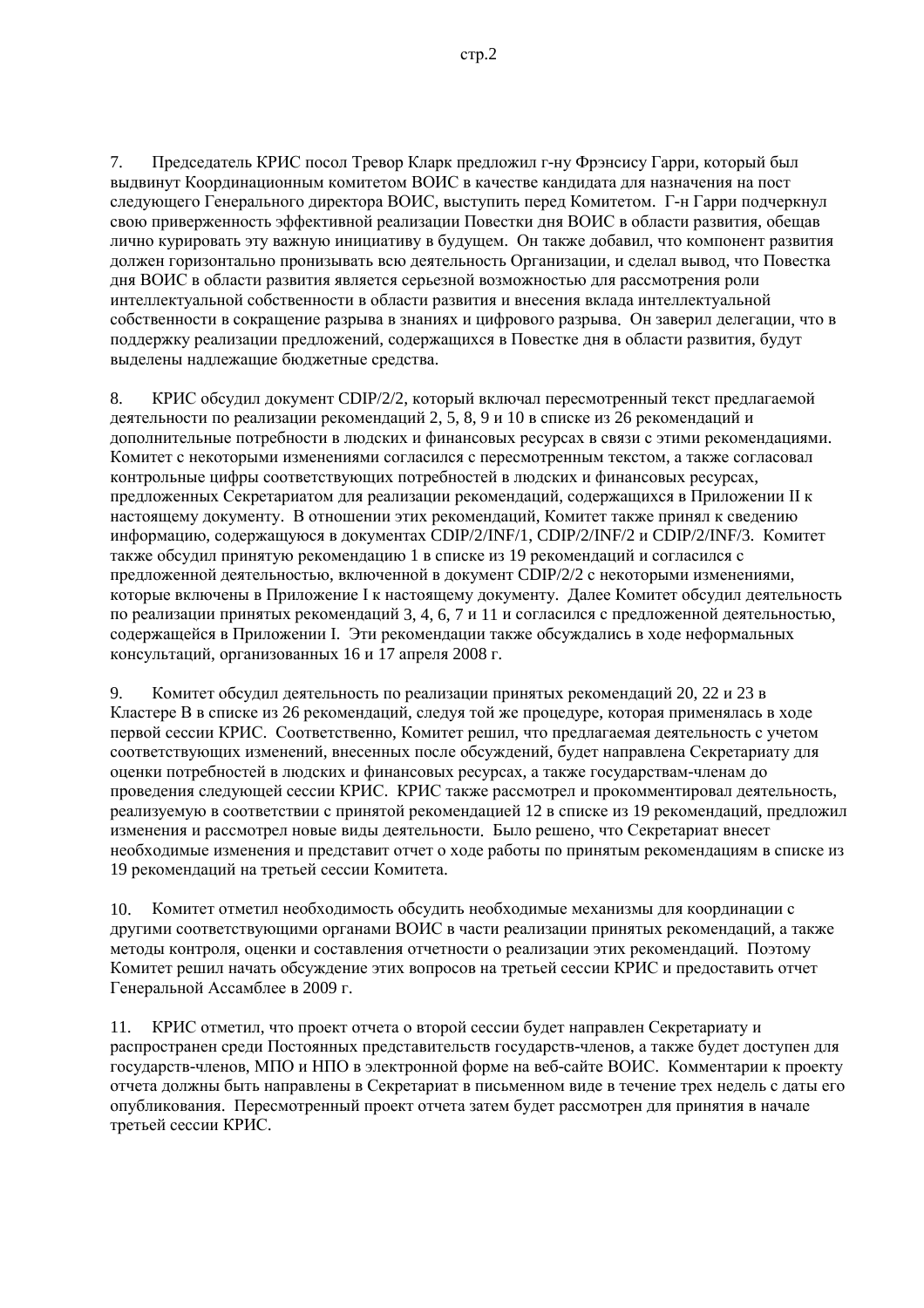$12.$ В соответствии со своим мандатом КРИС принял решение представить Генеральной Ассамблее 2008 г. отчет, содержащий следующие элементы:

Информацию о первой и второй сессиях КРИС (проходивших в марте и июле 2008 г.); (a) информацию о неофициальных консультациях (проходивших в апреле 2008 г.); и документы, рассмотренные на этих заседаниях, включая принятые Правила процедуры Комитета.

Отчет о деятельности, которую будет осуществлять ВОИС в связи с программой работы  $(b)$ по принятым рекомендациям, содержащимся в Приложении I к настоящему документу. Эти рекомендации относятся к списку из 19 рекомендаций и обсуждались на первой и второй сессиях КРИС. Реализация деятельности, относящейся к остальным рекомендациям в списке из 19 рекомендаций, инициирована ВОИС и будет рассмотрена на третьей сессии КРИС.

Рекомендовать программу работы в соответствии с принятыми рекомендациями,  $(c)$ содержащимися в Приложении II к настоящему документу, с необходимыми корректировками пересмотренных программы и бюджета на 2009 г. в отношении дополнительных потребностей в людских и финансовых ресурсах для реализации этих рекомендаций.

Призвать Генеральную Ассамблею выделить такие ресурсы Секретариату, следуя  $(d)$ программно-бюджетным процессам ВОИС, для обеспечения оперативной и надежной реализации программы работы КРИС.

Призвать Генеральную Ассамблею стимулировать все государства-члены. Секретариат и  $(e)$ другие соответствующие органы ВОИС к эффективной реализации принятых рекомендаций.

> 13. КРИС рассмотрел и принял к сведению содержание Резюме Председателя.

> > [Приложение I следует]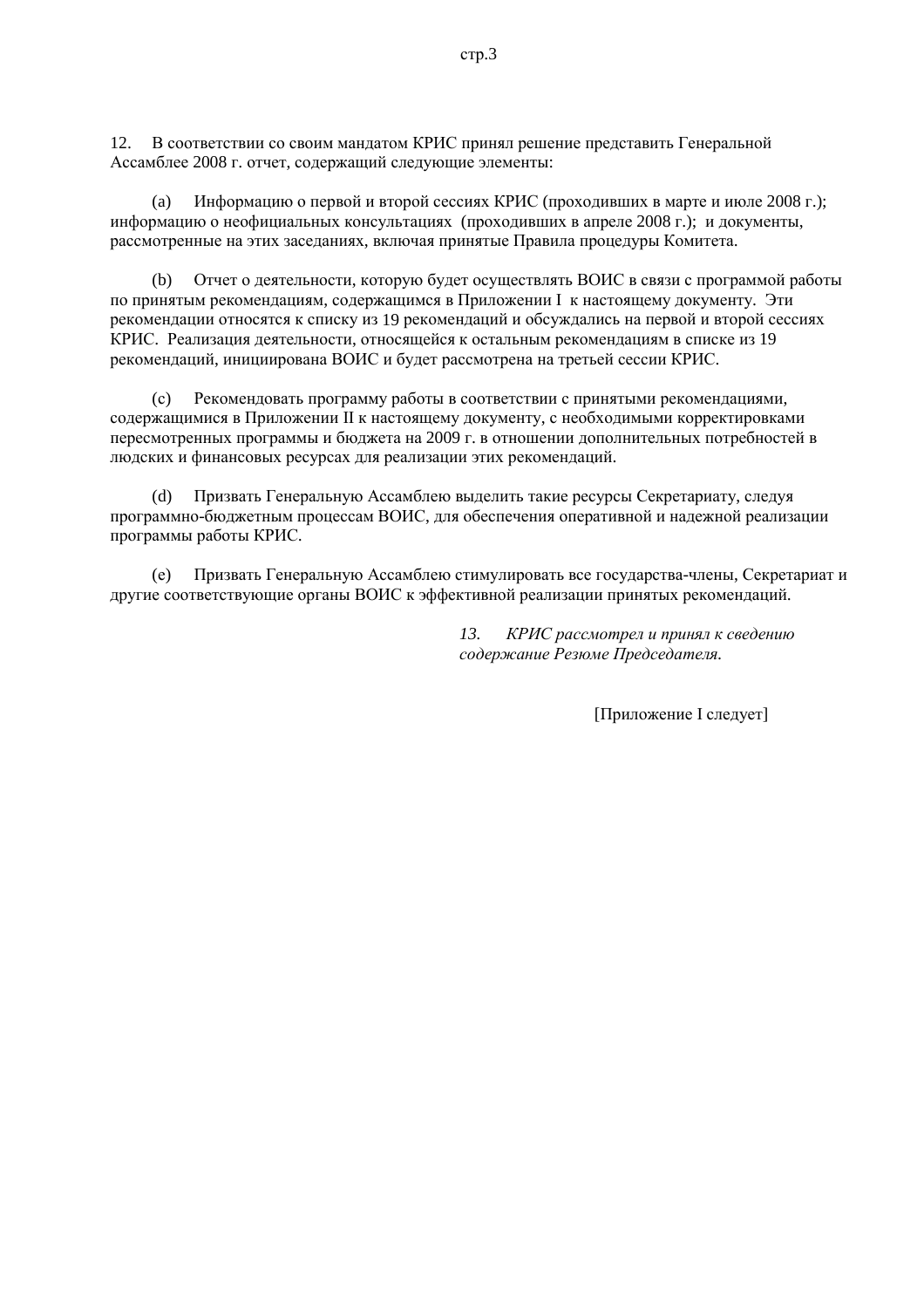### **ПРИЛОЖЕНИЕ I**

# Повестка дня ВОИС в области развития<br>Информация о деятельности в отношении 19 принятых рекомендаций

| <b>КЛАСТЕРА:</b><br>ТЕХНИЧЕСКАЯ ПОМОЩЬ И СОЗДАНИЕ<br>ПОТЕНЦИАЛА                                                                                                                                                                                                                                                                                                                                                                                                                                                                                      | ИНФОРМАЦИЯ О ДЕЯТЕЛЬНОСТИ ПО ВЫПОЛНЕНИЮ ПРИНЯТЫХ РЕКОМЕНДАЦИЙ                                                                                                                                                                                                                                                                                                                                                                                                                                                                                                                                                                                                                                                                                                                                                                                                                                                                                                                                                                                                                                                                                                                                                                                                                                                                                                                                                                                                                                                                                                                                                                                                                                                                                                                                                                                                                                                                                                                                                                                                                                           |
|------------------------------------------------------------------------------------------------------------------------------------------------------------------------------------------------------------------------------------------------------------------------------------------------------------------------------------------------------------------------------------------------------------------------------------------------------------------------------------------------------------------------------------------------------|---------------------------------------------------------------------------------------------------------------------------------------------------------------------------------------------------------------------------------------------------------------------------------------------------------------------------------------------------------------------------------------------------------------------------------------------------------------------------------------------------------------------------------------------------------------------------------------------------------------------------------------------------------------------------------------------------------------------------------------------------------------------------------------------------------------------------------------------------------------------------------------------------------------------------------------------------------------------------------------------------------------------------------------------------------------------------------------------------------------------------------------------------------------------------------------------------------------------------------------------------------------------------------------------------------------------------------------------------------------------------------------------------------------------------------------------------------------------------------------------------------------------------------------------------------------------------------------------------------------------------------------------------------------------------------------------------------------------------------------------------------------------------------------------------------------------------------------------------------------------------------------------------------------------------------------------------------------------------------------------------------------------------------------------------------------------------------------------------------|
| 1.<br>Техническая помощь ВОИС, среди<br>прочего, должна быть ориентирована на<br>развитие, обусловлена потребностями и<br>быть прозрачной с учетом приоритетов и<br>конкретных потребностей развивающихся<br>стран, в особенности НРС, а также<br>различных уровней развития государств-<br>членов, при этом деятельность должна<br>включать сроки для завершения. В этой<br>связи характер помощи, механизмы ее<br>осуществления и процессы оценки<br>программ технической помощи, должны<br>быть конкретизированы применительно к<br>каждой стране | Общая стратегия<br>Программы и мероприятия ВОИС по оказанию технической помощи осуществляются по просьбе<br>государств-членов и планируются, составляются и реализуются в тесном взаимодействии и<br>сотрудничестве с заинтересованными странами в целях обеспечения их соответствия конкретным<br>потребностям и приоритетам этих стран в области развития.<br>ВОИС корректирует свои программы и мероприятия путем последовательного и комплексного<br>учета конкретных потребностей, приоритетов и уровней развития стран, в частности особых нужд<br>наименее развитых стран (НРС). В соответствии с Программой и бюджетом на 2008-2009 гг. это<br>делается в форме оказания странам помощи в разработке национальных планов и стратегий в<br>области интеллектуальной собственности (ИС) после проведения тщательной оценки конкретных<br>нужд этих стран с учетом особых потребностей каждой страны в области развития и с<br>привлечением всех заинтересованных сторон. Оценка потребностей стран будет<br>пересматриваться в зависимости от каждой конкретной страны, и план будет обновляться каждые<br>два года. Механизмы будут разрабатываться так, чтобы они соответствовали национальным<br>планам и были включены в них. Со временем рамки разработки проектов будут<br>стандартизированы в отношении ВОИС в целях полного описания проектов, контроля качества и<br>процессов принятия, постановки целей и осуществления контрольной деятельности, выявления<br>рисков и их управления, а также определения показателей и результатов работы и их принятия.<br>Оценка реализации программ будет проводиться в соответствии с недавно принятой Политикой<br>ВОИС в области оценки (представленной на сессии Генеральной Ассамблеи ВОИС 2007 г.).<br>В целях обеспечения большей прозрачности в сфере технической помощи, Организация будет<br>работать над предоставлением большего объема информации о деятельности в сфере технической<br>помощи, доступной для государств-членов. Это будет делаться, среди прочего, за счет<br>использования баз данных, описанных в рекомендации 5. |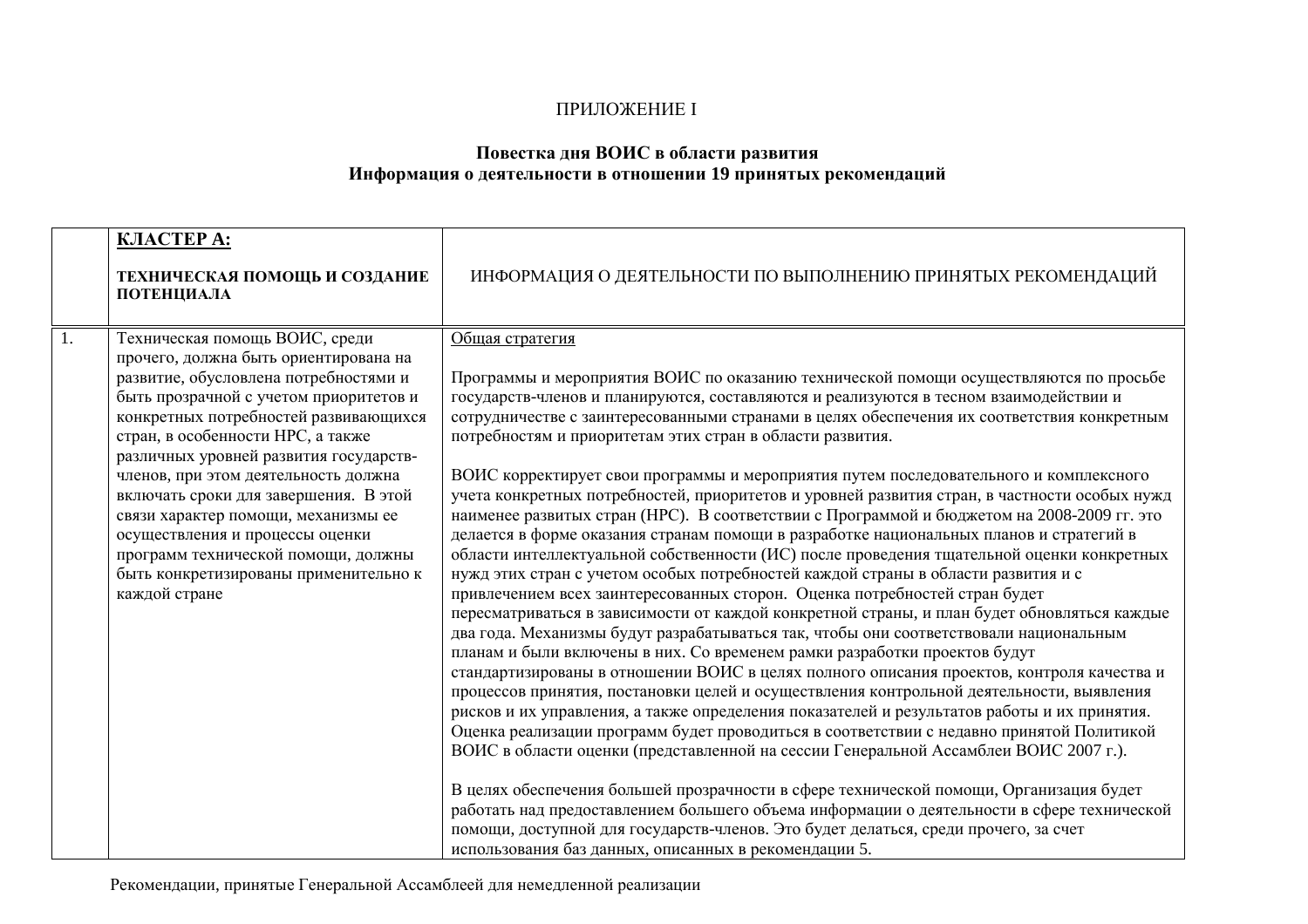|                                             | <b>KJIACTEP A:</b>                    |                                                                                                                                                                                                                                                                                                                                                                                                                                                                                                                                                                                                                                                                                                                                                                               |  |
|---------------------------------------------|---------------------------------------|-------------------------------------------------------------------------------------------------------------------------------------------------------------------------------------------------------------------------------------------------------------------------------------------------------------------------------------------------------------------------------------------------------------------------------------------------------------------------------------------------------------------------------------------------------------------------------------------------------------------------------------------------------------------------------------------------------------------------------------------------------------------------------|--|
| ТЕХНИЧЕСКАЯ ПОМОЩЬ И СОЗДАНИЕ<br>ПОТЕНЦИАЛА |                                       | ИНФОРМАЦИЯ О ДЕЯТЕЛЬНОСТИ ПО ВЫПОЛНЕНИЮ ПРИНЯТЫХ РЕКОМЕНДАЦИЙ                                                                                                                                                                                                                                                                                                                                                                                                                                                                                                                                                                                                                                                                                                                 |  |
|                                             |                                       | Основополагающие принципы<br>В целях обеспечения того, что принципы, содержащиеся в этой и других рекомендациях<br>(например, рекомендациях 13 и 15), составляют основное направление Организации,<br>предлагается:<br>выпустить служебную инструкцию для всех сотрудников и консультантов ВОИС, в<br>(a)<br>которой им предлагается придерживаться принципов, содержащихся в этой и других аналогичных<br>рекомендациях;<br>обеспечить, чтобы должное внимание уделялось внедрению этих принципов в<br>(b)<br>будущие политические документы, разработанные в целях определения стратегического<br>направления Организации на короткий, средний и длительный срок (например, документы,<br>касающиеся программы и бюджета, видения и стратегического направления, и т.д.); и |  |
|                                             |                                       | обеспечить, чтобы любое новое руководство или пособие по оказанию технической<br>(c)<br>помощи, которое может быть разработано в будущем, также содержало принципы, изложенные в<br>этой рекомендации.<br>Секретариат будет также прилагать усилия, чтобы включить информацию по вопросам Повестки<br>дня ВОИС в области развития и принципам, содержащимся в ней (в том числе в рамках этой<br>рекомендации), в другие публикации и информационные материалы, описывающие работу<br>Организации (например, в следующий выпуск публикации № 1007Е «ВОИС: обзор»).                                                                                                                                                                                                             |  |
| 3.                                          | Увеличивать людские и финансовые      |                                                                                                                                                                                                                                                                                                                                                                                                                                                                                                                                                                                                                                                                                                                                                                               |  |
|                                             | ресурсы на цели программ ВОИС по      | Содействие развитию культуры ИС, ориентированной на развитие, и повышение уровня                                                                                                                                                                                                                                                                                                                                                                                                                                                                                                                                                                                                                                                                                              |  |
|                                             | оказанию технической помощи в целях   | информированности широкой публики в вопросах ИС                                                                                                                                                                                                                                                                                                                                                                                                                                                                                                                                                                                                                                                                                                                               |  |
|                                             | развития, среди прочего, культуры ИС, |                                                                                                                                                                                                                                                                                                                                                                                                                                                                                                                                                                                                                                                                                                                                                                               |  |
|                                             | ориентированной на развитие, с особым | Неотъемлемым компонентом программ и деятельности ВОИС остается повышение                                                                                                                                                                                                                                                                                                                                                                                                                                                                                                                                                                                                                                                                                                      |  |
|                                             | акцентом на введение предмета         | информированности всех слоев общества относительно важной роли, которую интеллектуальная                                                                                                                                                                                                                                                                                                                                                                                                                                                                                                                                                                                                                                                                                      |  |
|                                             | интеллектуальной собственности на     | собственность играет в национальном развитии, а также содействие основанному на информации                                                                                                                                                                                                                                                                                                                                                                                                                                                                                                                                                                                                                                                                                    |  |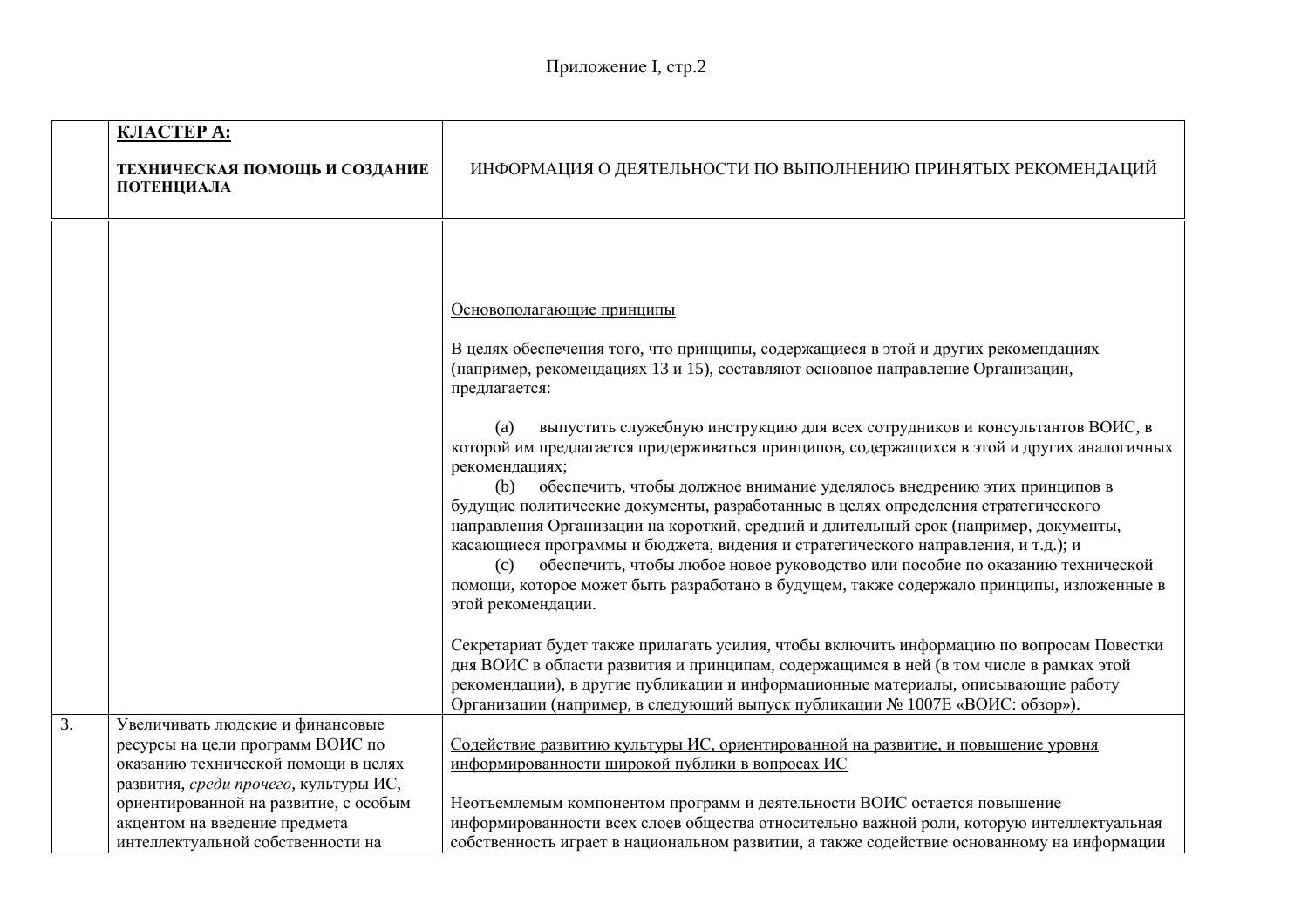| <b>KJIACTEP A:</b>                                                                              |                                                                                                                                                                                                                                                                                                                                                                                                                                                                                                                                                                                                                                                                                                                                                                                                                                                                                                                                                                                                                                                                                                                                                                                               |  |  |
|-------------------------------------------------------------------------------------------------|-----------------------------------------------------------------------------------------------------------------------------------------------------------------------------------------------------------------------------------------------------------------------------------------------------------------------------------------------------------------------------------------------------------------------------------------------------------------------------------------------------------------------------------------------------------------------------------------------------------------------------------------------------------------------------------------------------------------------------------------------------------------------------------------------------------------------------------------------------------------------------------------------------------------------------------------------------------------------------------------------------------------------------------------------------------------------------------------------------------------------------------------------------------------------------------------------|--|--|
| ТЕХНИЧЕСКАЯ ПОМОЩЬ И СОЗДАНИЕ<br>ПОТЕНЦИАЛА                                                     | ИНФОРМАЦИЯ О ДЕЯТЕЛЬНОСТИ ПО ВЫПОЛНЕНИЮ ПРИНЯТЫХ РЕКОМЕНДАЦИЙ                                                                                                                                                                                                                                                                                                                                                                                                                                                                                                                                                                                                                                                                                                                                                                                                                                                                                                                                                                                                                                                                                                                                 |  |  |
| различных уровнях обучения и<br>генерирование более широкого осознания<br>публикой вопросов ИС. | и взвешенному обсуждению и диалогу по проблематике ИС. С помощью различных программ и<br>мероприятий ВОИС поощряет участие всех национальных заинтересованных сторон в процессе<br>привития культуры ИС, ориентированной на развитие. Специальные программы разрабатываются<br>в интересах государственных учреждений, заинтересованных сторон и пользователей системы<br>ИС, а также в интересах различных общественных секторов, включая университеты и<br>исследовательские центры, МСП, индустрию культуры, судебные органы, журналистов и<br>гражданское общество. Предлагается, чтобы сама Повестка дня ВОИС в области развития также<br>стала элементом программ, направленных на повышение уровня информированности широкой<br>публики в вопросах ИС.                                                                                                                                                                                                                                                                                                                                                                                                                                 |  |  |
|                                                                                                 | В целях лучшего информирования участников расширяющихся дискуссий по вопросам ИС и<br>дальнейшей пропаганды роли Организации в качестве основного источника информации о ИС,<br>будут разработаны новые, новаторские и более дифференцированные информационные продукты,<br>удовлетворяющие потребностям более широкой аудитории. Основная задача будет заключаться в<br>более активном использовании веб-сайта ВОИС, представляющего собой наиболее рентабельное<br>средство Организации в распространении информации по всему миру. Необходимо будет,<br>используя разнообразные средства коммуникации, создавать новые и все более усложненные<br>информационные продукты, сосредоточивающие внимание на специальные вопросы. Для<br>расширения связей со средствами массовой информации и дальнейшего информирования<br>широкой публики и целевой аудитории также потребуется усовершенствованная стратегия<br>доведения информации через СМИ. Дополнительный импульс получит тесное сотрудничество с<br>государствами-членами по вопросам использования информационных средств ВОИС, а также<br>проведения кампаний и создания продуктов по распространению знаний в конкретных странах. |  |  |
|                                                                                                 | Некоторые примеры деятельности включают разработку руководств ВОИС по расширению связей<br>с общественностью на примере различных стран мира; новое оформление Журнала ВОИС и<br>недавнее включение в него статей по основным вопросам развития; выпуск аудиовизуальной<br>документации в целях передачи сообщений о ИС на примерах из реальной жизни, содействия<br>большему уважению и поддержке авторов/изобретателей за счет лучшего понимания их<br>деятельности и ее значения для общества, а также лучшего осознания системы ИС как<br>существенного элемента развития человеческого потенциала. Кроме того, в процессе реализации<br>Национально-ориентированных планов действия (НОПД) выпускаются адаптированные к                                                                                                                                                                                                                                                                                                                                                                                                                                                                  |  |  |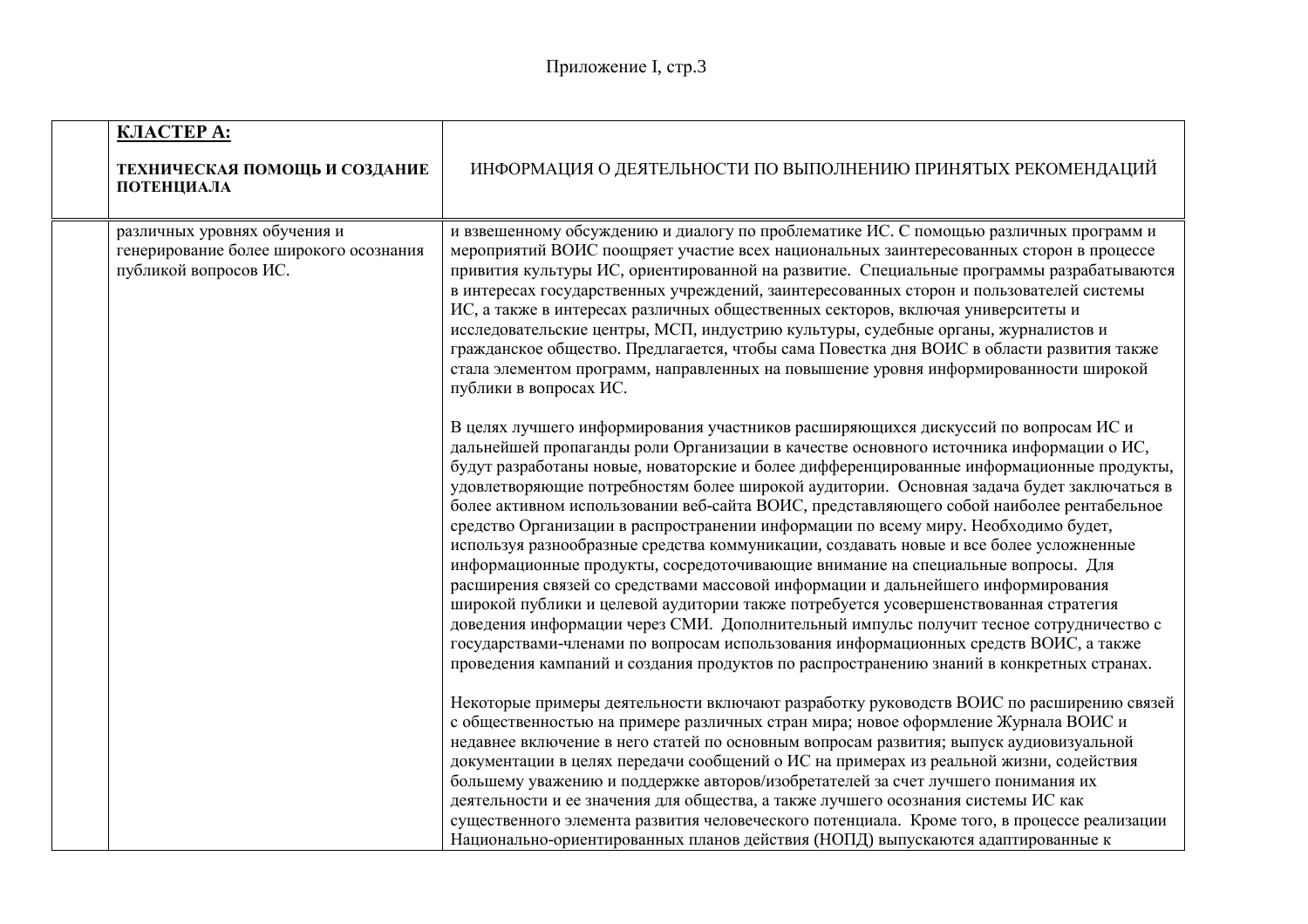|  | <b>KJIACTEP A:</b>                          |                                                                                                                                                                                                                                                                                                                                                                                                                                                                                                                                                                                                                                                                                                                                                                                                                                                                                                                                                                                                                                                                                                                                                                                                                 |  |
|--|---------------------------------------------|-----------------------------------------------------------------------------------------------------------------------------------------------------------------------------------------------------------------------------------------------------------------------------------------------------------------------------------------------------------------------------------------------------------------------------------------------------------------------------------------------------------------------------------------------------------------------------------------------------------------------------------------------------------------------------------------------------------------------------------------------------------------------------------------------------------------------------------------------------------------------------------------------------------------------------------------------------------------------------------------------------------------------------------------------------------------------------------------------------------------------------------------------------------------------------------------------------------------|--|
|  | ТЕХНИЧЕСКАЯ ПОМОЩЬ И СОЗДАНИЕ<br>ПОТЕНЦИАЛА | ИНФОРМАЦИЯ О ДЕЯТЕЛЬНОСТИ ПО ВЫПОЛНЕНИЮ ПРИНЯТЫХ РЕКОМЕНДАЦИЙ                                                                                                                                                                                                                                                                                                                                                                                                                                                                                                                                                                                                                                                                                                                                                                                                                                                                                                                                                                                                                                                                                                                                                   |  |
|  |                                             | потребностям заказчиков материалы по расширению связей с общественностью в форме<br>издаваемых на местных языках публикаций ВОИС, ориентированных по потребности отдельных<br>стран, материалов исследований, руководств, справочников и компакт-дисков применительно к<br>конкретным странам. Эти усилия будут активизированы с должным учетом потребностей в<br>системе ИС применительно к каждой стране. Круг бенефициариев будет более широким,<br>охватывая все слои общества с учетом их конкретных потребностей и интересов.                                                                                                                                                                                                                                                                                                                                                                                                                                                                                                                                                                                                                                                                             |  |
|  |                                             | Введение предмета интеллектуальной собственности на различных уровнях обучения                                                                                                                                                                                                                                                                                                                                                                                                                                                                                                                                                                                                                                                                                                                                                                                                                                                                                                                                                                                                                                                                                                                                  |  |
|  |                                             | Как отмечается в Программе и бюджете на 2008-2009 гг., в целях содействия преподаванию<br>предмета ИС в университетах и развитию людских ресурсов в этой области, ВОИС предложит и<br>разработает совместные программы с учебными учреждениями, направленные на присуждение<br>степеней/получение дипломов. Она продолжит развивать стратегическое партнерство с учебными<br>заведениями, особенно в развивающихся странах и странах с переходной экономикой.<br>Партнерские отношения с учебными заведениями будут также включать разработку учебных и<br>подготовительных материалов и учебных программ по ИС. Особое внимание будет уделено<br>дальнейшему включению в такие программы ориентированных на развитие аспектов системы ИС.                                                                                                                                                                                                                                                                                                                                                                                                                                                                      |  |
|  |                                             | Помимо этого, осуществляя часть стратегии по совершенствованию обучения и подготовки в<br>области ИС, ВОИС организует в ряде стран национальные симпозиумы по вопросам обучения и<br>исследований в области ИС; предоставит ведомствам ИС, университетам и министерствам<br>образования консультативную помощь экспертов; организует ежегодные встречи представителей<br>учебных заведений в области ИС; предложит исполнительным руководителям ряд программ в<br>Женеве и за ее пределами; и создаст сеть преподавателей по вопросам управления ИС из школ<br>делового опыта, промышленных отраслей и фирм, предоставляющих консультативную помощь по<br>вопросам управления. Примерами осуществляемой в последнее время деятельности являются:<br>Субрегиональный коллоквиум ВОИС по обучению, подготовке и исследованиям в области ИС;<br>программа обучения с присвоением степени магистра права (LL.M.), осуществляемая совместная с<br>университетом г. Турина в целях повышения потенциала людских ресурсов в области ИС в<br>развивающихся странах, странах с переходной экономикой и НРС; курсы дистанционного<br>обучения для преподавателей университетов в рамках Программы обучения для обучающих, |  |
|  |                                             | которые будут дополнены очным обучением; и Коллоквиумы по интеллектуальной                                                                                                                                                                                                                                                                                                                                                                                                                                                                                                                                                                                                                                                                                                                                                                                                                                                                                                                                                                                                                                                                                                                                      |  |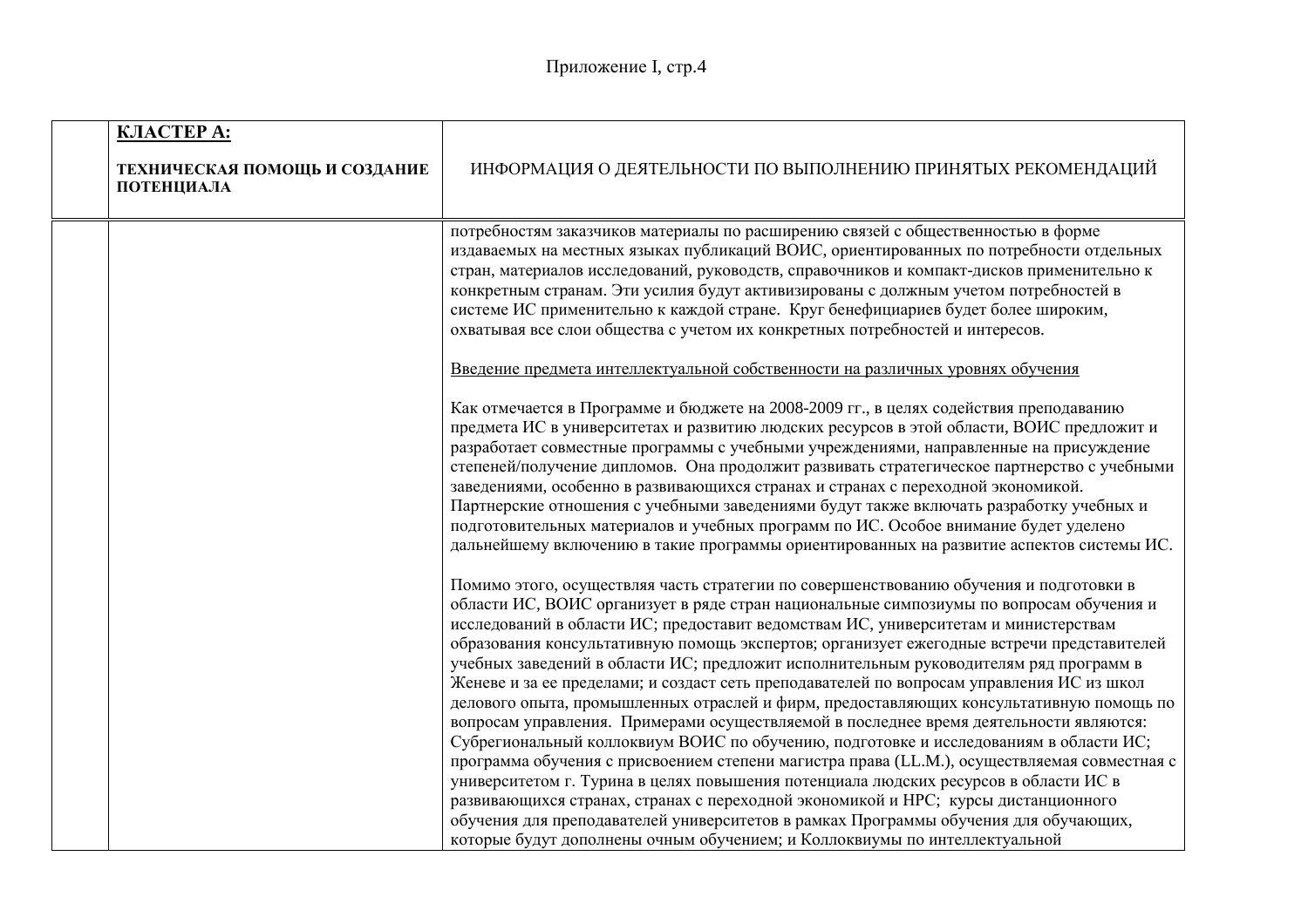|    | <b>KJIACTEP A:</b><br>ТЕХНИЧЕСКАЯ ПОМОЩЬ И СОЗДАНИЕ<br>ПОТЕНЦИАЛА                                                                                                                                                                                           | ИНФОРМАЦИЯ О ДЕЯТЕЛЬНОСТИ ПО ВЫПОЛНЕНИЮ ПРИНЯТЫХ РЕКОМЕНДАЦИЙ                                                                                                                                                                                                                                                                                                                                                                                                                                                                                                                                                                                                                                                                                                                                                                                                                                                                                                                                                                                                                                                                                                                                                                                                                                                                                                                                                                                                                                                                                                                                                                                                                                                                                                                                                                                                                                                                                                                                                                                                                                                                                                       |  |
|----|-------------------------------------------------------------------------------------------------------------------------------------------------------------------------------------------------------------------------------------------------------------|---------------------------------------------------------------------------------------------------------------------------------------------------------------------------------------------------------------------------------------------------------------------------------------------------------------------------------------------------------------------------------------------------------------------------------------------------------------------------------------------------------------------------------------------------------------------------------------------------------------------------------------------------------------------------------------------------------------------------------------------------------------------------------------------------------------------------------------------------------------------------------------------------------------------------------------------------------------------------------------------------------------------------------------------------------------------------------------------------------------------------------------------------------------------------------------------------------------------------------------------------------------------------------------------------------------------------------------------------------------------------------------------------------------------------------------------------------------------------------------------------------------------------------------------------------------------------------------------------------------------------------------------------------------------------------------------------------------------------------------------------------------------------------------------------------------------------------------------------------------------------------------------------------------------------------------------------------------------------------------------------------------------------------------------------------------------------------------------------------------------------------------------------------------------|--|
|    |                                                                                                                                                                                                                                                             | собственности, организованные совместно со Всемирной торговой организацией (ВТО) для<br>профессоров университетов и учителей из развивающихся стран и стран с переходной<br>экономикой.                                                                                                                                                                                                                                                                                                                                                                                                                                                                                                                                                                                                                                                                                                                                                                                                                                                                                                                                                                                                                                                                                                                                                                                                                                                                                                                                                                                                                                                                                                                                                                                                                                                                                                                                                                                                                                                                                                                                                                             |  |
| 4. | Уделять особое внимание потребностям<br>МСП и учреждений, занимающихся<br>научными исследованиями, а также<br>индустрии культуры и оказывать<br>государствам-членам по их просьбе<br>помощь в разработке надлежащей<br>национальной стратегии в области ИС. | Основными сферами деятельности, упоминаемыми в принятой Программе и бюджете на 2008-<br>2009 гг., являются поддержка МСП, научно-исследовательских учреждений, творческих отраслей<br>промышленности и разработка национальных стратегий в области ИС. В целях удовлетворения<br>быстро растущих запросов от государств-членов произошло увеличение финансовых средств,<br>вкладываемых в эти сферы деятельности. Основными стратегиями в этих четырех сферах<br>деятельности являются:<br>Стратегия ВОИС в отношении МСП<br>ВОИС оказывает техническую помощь в целях укрепления потенциала МСП и учреждений,<br>оказывающих поддержку МСП, в различных регионах и странах и будет продолжать уделять<br>повышенное внимание конкретным и практическим мероприятиям, ориентированным на<br>предпринимательские секторы, особенно на МСП с широкими возможностями по созданию и<br>использованию активов интеллектуальной собственности. Она будет по-прежнему развивать<br>партнерские отношения с национальными ведомствами ИС и учреждениями, оказывающими<br>поддержку МСП, в целях создания или укрепления их потенциала по предоставлению МСП услуг,<br>относящихся к ИС. Кроме того, ВОИС будет поддерживать партнерские отношения с<br>финансовыми учреждениями в целях повышения их возможности учитывать активы ИС в<br>процессе оценки бизнес-планов предпринимателями и МСП. ВОИС продолжит подготавливать и<br>распространять исходную информацию по вопросам ИС для бизнеса, используя веб-сайт по МСП,<br>ежемесячный электронный бюллетень, а также ориентированные на потребности заказчиков<br>публикации по вопросам ИС для МСП, в том числе публикации, учитывающие потребности<br>конкретного сектора экономической деятельности. В качестве составной части стратегии в<br>области создания потенциала для студентов, изучающих вопросы бизнеса, МСП и учреждений,<br>оказывающих поддержку МСП, ВОИС продолжит разработку учебных материалов, сбор и обмен<br>информацией о лучшей практике и проведение тематических исследований. Некоторыми<br>примерами деятельности, инициированной в последнее время, являются заключение соглашений о |  |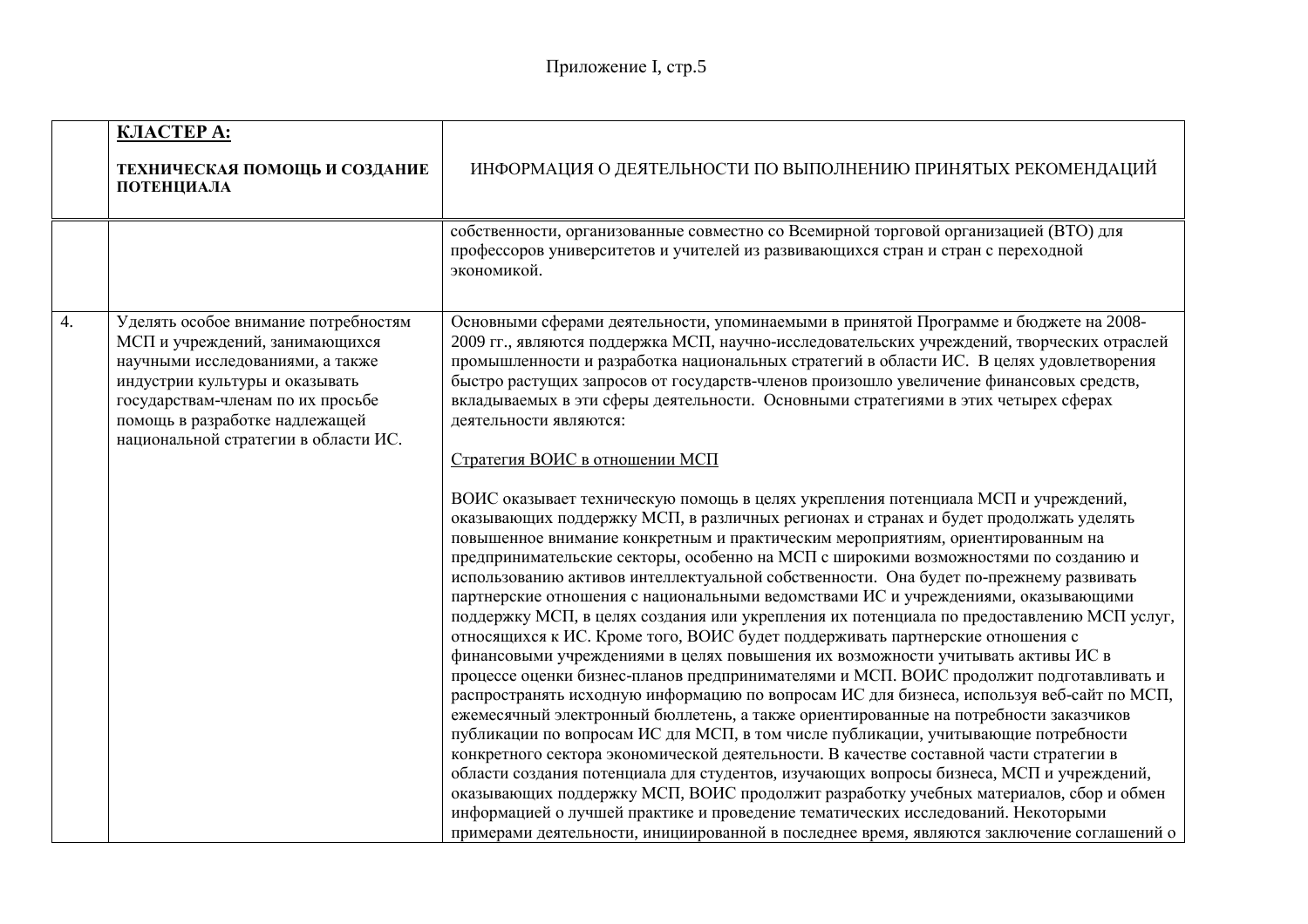| <b>KJIACTEP A:</b>                          |                                                                                                                                                                                                                                                                                                                                                                                                                                                                                                                                                                                                                                                                                                                                                                                                                                                                                                                                                                                                                                                                                                                                                                                                                                  |  |
|---------------------------------------------|----------------------------------------------------------------------------------------------------------------------------------------------------------------------------------------------------------------------------------------------------------------------------------------------------------------------------------------------------------------------------------------------------------------------------------------------------------------------------------------------------------------------------------------------------------------------------------------------------------------------------------------------------------------------------------------------------------------------------------------------------------------------------------------------------------------------------------------------------------------------------------------------------------------------------------------------------------------------------------------------------------------------------------------------------------------------------------------------------------------------------------------------------------------------------------------------------------------------------------|--|
| ТЕХНИЧЕСКАЯ ПОМОЩЬ И СОЗДАНИЕ<br>ПОТЕНЦИАЛА | ИНФОРМАЦИЯ О ДЕЯТЕЛЬНОСТИ ПО ВЫПОЛНЕНИЮ ПРИНЯТЫХ РЕКОМЕНДАЦИЙ                                                                                                                                                                                                                                                                                                                                                                                                                                                                                                                                                                                                                                                                                                                                                                                                                                                                                                                                                                                                                                                                                                                                                                    |  |
|                                             | переводе и/или адаптации руководств в серии «ИС для бизнеса»; организация семинаров-<br>практикумов по темам «Роль нематериальных активов в качестве средства увеличения<br>финансирования» и «Доступ к рынкам капитала»; начало реализации национального проекта в<br>поддержку использования отличительных обозначений малыми и средними предприятиями в<br>секторе сельскохозяйственного продовольствия.<br>Стратегия ВОИС в отношении культурных/творческих отраслей промышленности                                                                                                                                                                                                                                                                                                                                                                                                                                                                                                                                                                                                                                                                                                                                          |  |
|                                             | Ключевым элементом в стратегии ВОИС, относящейся к творческим отраслям промышленности,<br>является исследование вклада творческого сектора экономики, а также выявление его потенциала<br>в качестве важного элемента в оказании помощи принятию политических решений. Для этого<br>ВОИС будет строить свою работу на основе результатов, достигнутых в двухлетнем периоде<br>2006-2007 гг., и начинать новые проекты на основе отзывов, полученных от пользователей<br>различных средств, разработанных ВОИС. Будут устанавливаться и укрепляться партнерские<br>отношения с заинтересованными правительствами и международными организациями, а<br>разработанные продукты будут проходить проверку до их реализации на национальном уровне.<br>Для удовлетворения потребностей конкретных секторов будут также разработаны практические<br>средства в целях их дальнейшего использования в ряде творческих секторов экономической<br>деятельности. Некоторыми примерами деятельности, осуществляемой в последнее время,<br>являются проведение исследований по теме «Экономический вклад авторско-правовых отраслей<br>промышленности»; и разработка практического руководства по теме «Управление ИС в<br>книгоиздательстве». |  |
|                                             | Стратегия ВОИС в отношении университетов и научно-исследовательских учреждений<br>Деятельность ВОИС в поддержку научно-исследовательских учреждений (включая университеты)<br>значительно возросла в результате увеличения запросов от государств-членов. Эта поддержка<br>будет по-прежнему ориентирована на три основные вида деятельности. Во-первых, НИИ и<br>университетам будет оказываться поддержка в разработке институциональной политики в области<br>ИС, содействующей управлению активами ИС в соответствии с их задачами и полномочиями. Во-<br>вторых, ВОИС будет оказывать поддержку в деле создания сетей НИИ и центров ИС (или общих<br>служб ИС), которые для государств-членов являются средством создания рентабельной                                                                                                                                                                                                                                                                                                                                                                                                                                                                                      |  |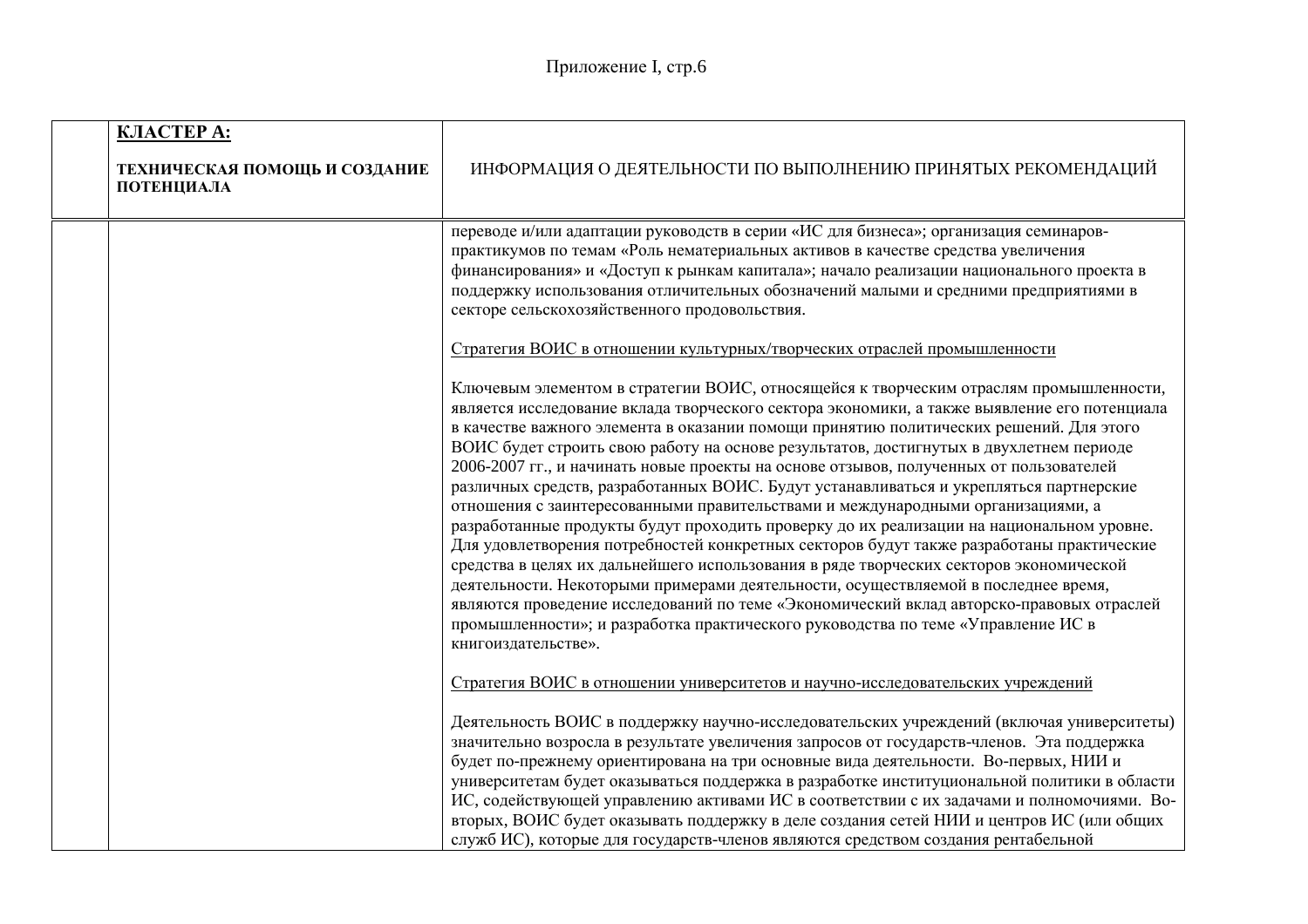|  | <b>KJIACTEP A:</b><br>ТЕХНИЧЕСКАЯ ПОМОЩЬ И СОЗДАНИЕ<br>ПОТЕНЦИАЛА | ИНФОРМАЦИЯ О ДЕЯТЕЛЬНОСТИ ПО ВЫПОЛНЕНИЮ ПРИНЯТЫХ РЕКОМЕНДАЦИЙ                                                                                                                                                                                                                                                                                                                                                                                                                                                                                                                                                                                                                                                                                                                                                                                                                                                                                                                   |  |
|--|-------------------------------------------------------------------|---------------------------------------------------------------------------------------------------------------------------------------------------------------------------------------------------------------------------------------------------------------------------------------------------------------------------------------------------------------------------------------------------------------------------------------------------------------------------------------------------------------------------------------------------------------------------------------------------------------------------------------------------------------------------------------------------------------------------------------------------------------------------------------------------------------------------------------------------------------------------------------------------------------------------------------------------------------------------------|--|
|  |                                                                   | инфраструктуры инновационной деятельности. Это представляется путем оптимизации<br>использования недостаточных профессиональных и финансовых ресурсов для предоставления<br>специализированных услуг по охране и коммерциализации ИС. В-третьих, по просьбе<br>государств-членов ВОИС будет предлагать практические и адаптированные к требованиям<br>пользователей программы подготовки в таких областях, как лицензирование технологий,<br>стоимостная оценка патентов, составление патентных заявок, а также управление и маркетинг<br>технологий, для сотрудников НИИ и университетов. Некоторыми примерами деятельности<br>являются учебные программы для университетов и НИИ в одной из четырех сфер, описанных<br>выше; и поддержка, оказываемая университетам и НИИ в разработке политики в области ИС.                                                                                                                                                                 |  |
|  |                                                                   | Стратегия ВОИС в поддержку разработки национальных стратегий в области ИС<br>Государства-члены будут по-прежнему получать помощь в плане включения стратегии в области<br>ИС в планы национального экономического развития. Эта помощь будет заключаться в разработке<br>практических методов, подчеркивающих значение национальных приоритетов в разработке и<br>реализации стратегий в области ИС. Одной из важнейших методик, уже применяемых на<br>практике в качестве первого этапа в процессе формулирования стратегий, являются Методы<br>аудита в области ИС. Разработка национальных стратегий в области ИС вообще обусловила<br>включение аспектов интеллектуальной собственности в контекст национальных политических<br>курсов в нескольких сферах, таких как образование, здоровье, сельское хозяйство, наука и                                                                                                                                                    |  |
|  |                                                                   | техника, инновации, финансирование, международная торговля и т.д. Эти стратегии<br>сосредоточены на определение задач, механизмов, политического курса и действий,<br>способствующих созданию и получению доступа к знаниям и технологиям, повышению<br>потенциала местных предприятий и учреждений по охране прав ИС и содействующих<br>коммерциализации и широкому распространению технологий и произведений творческой мысли.<br>При наличии соответствующих запросов ВОИС может активизировать такую деятельность и<br>поддержать государства-члены в ходе проведения консультаций между представителями<br>различных секторов экономической деятельности и учреждений по вопросам, касающимся<br>разработки национальных стратегий в области ИС. Примером недавних инициатив является<br>оказание помощи в разработке национальных стратегий в области ИС, начиная с проведения<br>аудиторской проверки в области ИС на национальном уровне и последующим проведением ряда |  |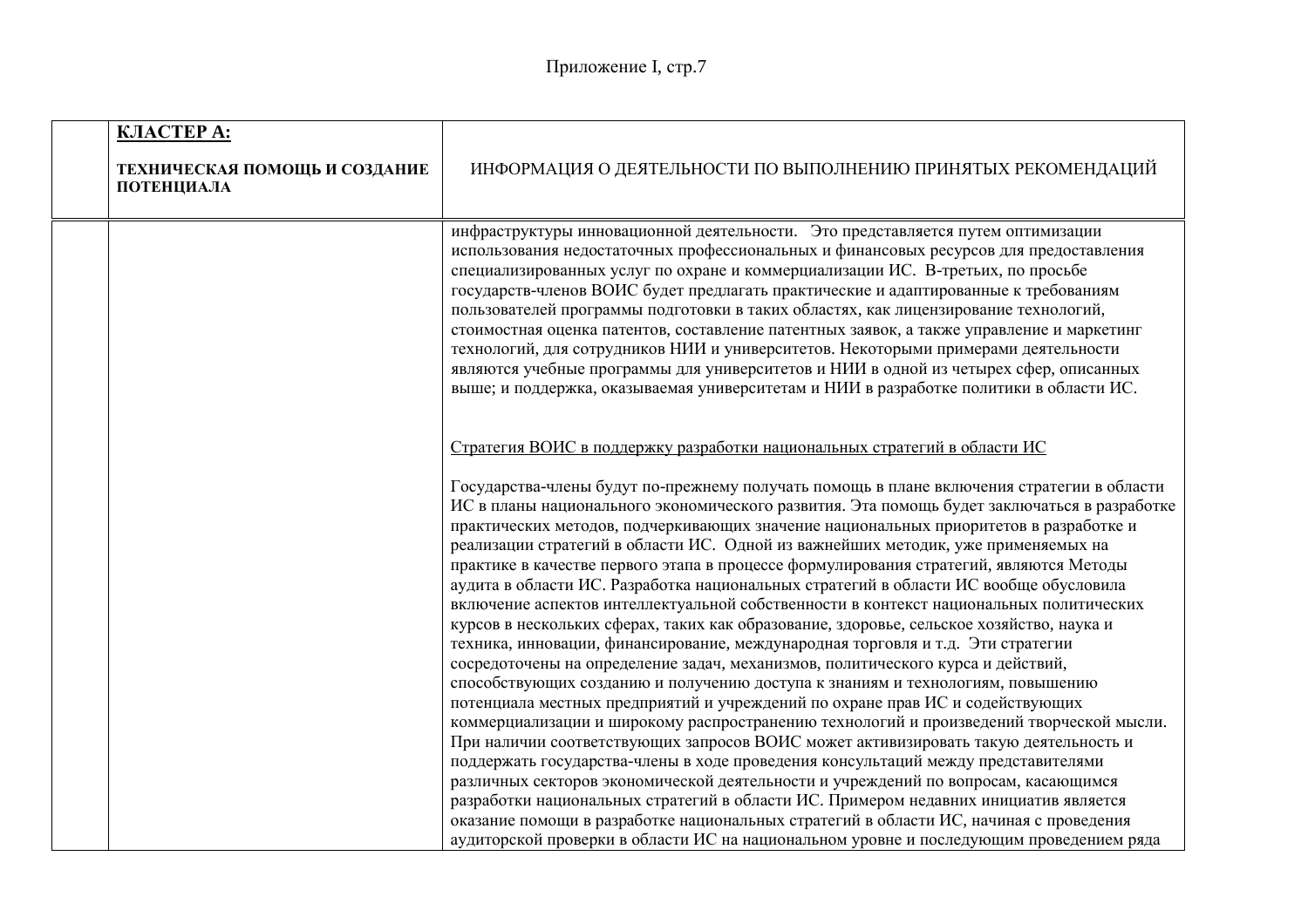|                                                                                                                                              | <b>KJIACTEP A:</b>                                                                                                                                                                                                                                                                                       |                                                                                                                                                                                                                                                                                                                                                                                                                                                                                                                                                            |  |
|----------------------------------------------------------------------------------------------------------------------------------------------|----------------------------------------------------------------------------------------------------------------------------------------------------------------------------------------------------------------------------------------------------------------------------------------------------------|------------------------------------------------------------------------------------------------------------------------------------------------------------------------------------------------------------------------------------------------------------------------------------------------------------------------------------------------------------------------------------------------------------------------------------------------------------------------------------------------------------------------------------------------------------|--|
|                                                                                                                                              | ТЕХНИЧЕСКАЯ ПОМОЩЬ И СОЗДАНИЕ<br>ПОТЕНЦИАЛА                                                                                                                                                                                                                                                              | ИНФОРМАЦИЯ О ДЕЯТЕЛЬНОСТИ ПО ВЫПОЛНЕНИЮ ПРИНЯТЫХ РЕКОМЕНДАЦИЙ                                                                                                                                                                                                                                                                                                                                                                                                                                                                                              |  |
|                                                                                                                                              |                                                                                                                                                                                                                                                                                                          | внутренних консультаций с широким кругом учреждений и заинтересованных сторон.                                                                                                                                                                                                                                                                                                                                                                                                                                                                             |  |
|                                                                                                                                              |                                                                                                                                                                                                                                                                                                          |                                                                                                                                                                                                                                                                                                                                                                                                                                                                                                                                                            |  |
| 6.                                                                                                                                           | Персонал и консультанты ВОИС,<br>работающие в области оказания<br>технической помощи, должны оставаться<br>нейтральными и подотчетными, уделяя<br>особое внимание существующему<br>Этическому кодексу, и стараясь избегать<br>потенциального столкновения интересов.<br>ВОИС подготовит и опубликует для | Государства-члены приняли и включили в Положения и правила о персонале ВОИС Нормы<br>поведения для международной гражданской службы ООН (размещены на сайте:<br>http://icsc.un.org/csd.asp), которые отныне считаются обязательными для всех сотрудников ВОИС.<br>В целях обеспечения того, что эти же те же самые нормы действуют в отношении консультантов,<br>нанимаемых ВОИС, в договоры о возмездном оказании услуг (ДВУ), применяемые ВОИС для<br>привлечения консультантов, будет включено специальное положение, касающееся Норм<br>поведения ООН. |  |
| широкого ознакомления государств-<br>членов список консультантов в области<br>оказания технической помощи,<br>имеющихся в распоряжении ВОИС. |                                                                                                                                                                                                                                                                                                          | Работа по совершенствованию систем этичности и профессиональной честности также включена в<br>Проект совершенствования Организации с тем, чтобы он его положения соответствовали<br>нововведениям, относящимся к управлению людскими ресурсами, и другим показателям<br>деятельности Организации. ВОИС будет регулярно предоставлять государствам-членам<br>обновленную информацию по этим вопросам на соответствующих форумах.                                                                                                                            |  |
|                                                                                                                                              |                                                                                                                                                                                                                                                                                                          | Консультанты, привлекаемые к осуществлению деятельности в области оказания технической<br>помощи, нанимаются по мере того и когда возникает конкретная потребность ответить на запросы<br>государств-членов относительно предоставления технической помощи. Консультанты<br>отбираются исходя из их подтвержденной квалификации и опыта, а их работа оценивается с точки<br>зрения ее эффективности и результативности выполнения заданий.                                                                                                                 |  |
|                                                                                                                                              |                                                                                                                                                                                                                                                                                                          | В настоящее время составляется реестр консультантов, упоминаемых в рамках с этой<br>рекомендации.                                                                                                                                                                                                                                                                                                                                                                                                                                                          |  |
| 7.                                                                                                                                           | Разрабатывать меры, которые смогут<br>помочь странам решать вопросы в связи с<br>антиконкурентной практикой в области<br>ИС путем предоставления технического                                                                                                                                            | В соответствии со своим мандатом и компетенцией ВОИС, в ответ на соответствующие просьбы,<br>предоставляет помощь и консультационные услуги в области законодательства в целях<br>предупреждения и/или решения проблем, связанных с антиконкурентной практикой в области ИС.<br>Это охватывает рассмотрение вопросов установления надлежащей сферы действия                                                                                                                                                                                                |  |
|                                                                                                                                              | сотрудничества развивающимся странам, и                                                                                                                                                                                                                                                                  | исключительных прав ИС, в том числе соответствующих исключений и ограничений в отношении                                                                                                                                                                                                                                                                                                                                                                                                                                                                   |  |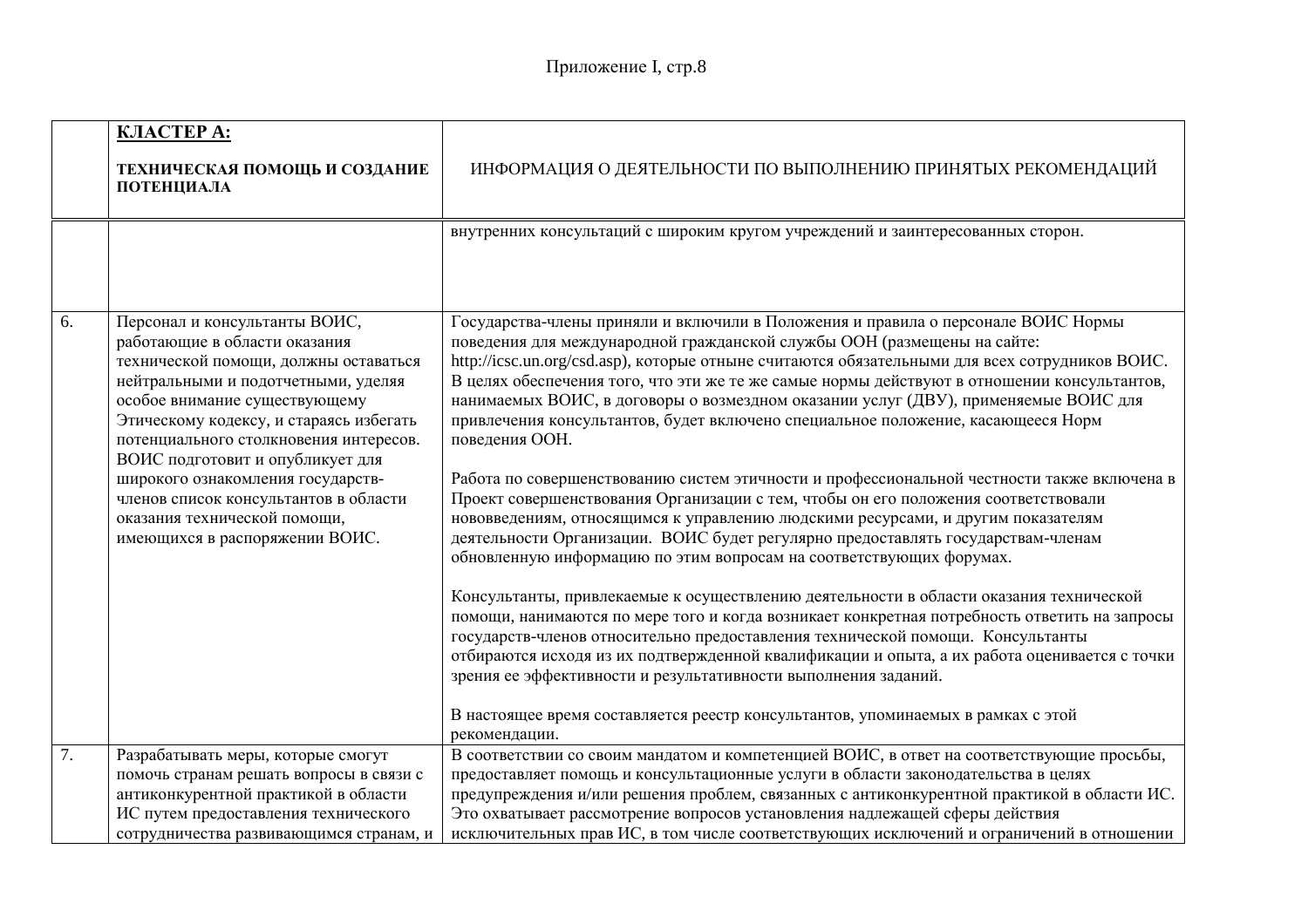|     | <b>KJIACTEP A:</b><br>ТЕХНИЧЕСКАЯ ПОМОЩЬ И СОЗДАНИЕ<br>ПОТЕНЦИАЛА                                                                                                                                                                                                                                     | ИНФОРМАЦИЯ О ДЕЯТЕЛЬНОСТИ ПО ВЫПОЛНЕНИЮ ПРИНЯТЫХ РЕКОМЕНДАЦИЙ                                                                                                                                                                                                                                                                                                                                                                                                                                                                                                                                                                                                                                                                                                                                                                                                                                                                                                                                                                                                                                                                                                                                                                                                                                                               |  |
|-----|-------------------------------------------------------------------------------------------------------------------------------------------------------------------------------------------------------------------------------------------------------------------------------------------------------|-----------------------------------------------------------------------------------------------------------------------------------------------------------------------------------------------------------------------------------------------------------------------------------------------------------------------------------------------------------------------------------------------------------------------------------------------------------------------------------------------------------------------------------------------------------------------------------------------------------------------------------------------------------------------------------------------------------------------------------------------------------------------------------------------------------------------------------------------------------------------------------------------------------------------------------------------------------------------------------------------------------------------------------------------------------------------------------------------------------------------------------------------------------------------------------------------------------------------------------------------------------------------------------------------------------------------------|--|
|     | в особенности НРС, по их просьбе, в целях<br>обеспечения лучшего понимания<br>взаимосвязи между правами<br>интеллектуальной собственности и<br>конкурентной политикой.                                                                                                                                | этих прав, а также использования таких правовых механизмов, как принудительные лицензии и<br>другие меры, допускаемые международными нормами. Консультационные услуги<br>предоставляются также, в ответ на просьбы, по вопросам, касающимся положений об ограничении<br>предпринимательской деятельности и других условиях контрактов о лицензировании ИС, которые<br>могут иметь негативные последствия для конкуренции. ВОИС будет продолжать предоставлять<br>такие услуги в ответ на соответствующие просьбы. Осуществляя такую деятельность, ВОИС<br>будет взвешивать, существует ли необходимость привлекать внешних экспертов для ответа на<br>конкретные просьбы государств-членов для каждого отдельного случая.<br>Информационная записка, содержащая дополнительную информацию о деятельности, уже<br>осуществленной ВОИС в этой области в прошлые годы, а также возможные инициативы, которые<br>могут быть предприняты в будущем по просьбе государств-членов, будут подготовлены к<br>июльской сессии КРИС.                                                                                                                                                                                                                                                                                                   |  |
| 11. | Оказывать помощь государствам-членам в<br>укреплении национального потенциала в<br>области охраны национальных<br>произведений, инноваций и изобретений и<br>оказывать поддержку развитию<br>национальной научно-технической<br>инфраструктуры, где это применимо, в<br>соответствии с мандатом ВОИС. | ВОИС оказывает развивающимся странам поддержку в обеспечении охраны результатов<br>исследовательской деятельности и прав на них местных ученых и исследовательских институтов<br>путем осуществления адаптированных программ профессиональной подготовки в таких областях,<br>как составление патентных заявок, успешное лицензирование технологии (УЛТ), маркетинг ИС и<br>стоимостная оценка ИС. Она также оказывает поддержку в формировании подразделений,<br>занимающихся вопросами передачи технологии. Опыт ВОИС в области создания центров ИС<br>свидетельствует о широких возможностях оптимизации различных форм и механизмов<br>подготовки кадров для системы ИС и управления ею в случае применения и реализации<br>стратегий, построенных на основе модели сетей сотрудничества в области ИС. Перечень<br>возможных стратегий/программ/видов деятельности по выполнению этой рекомендации<br>упоминается в информационной записке в отношении рекомендации 10/26, а также в тексте,<br>приведенном выше в отношении рекомендации 4/19.<br>ВОИС также предоставляет техническую помощь в целях поощрения и защиты местных авторов в<br>цифровой среде. Помощь также оказывается в плане создания организаций коллективного<br>управления правами с тем, чтобы местные авторы могли получить их законные выгоды. |  |

[Приложение II следует]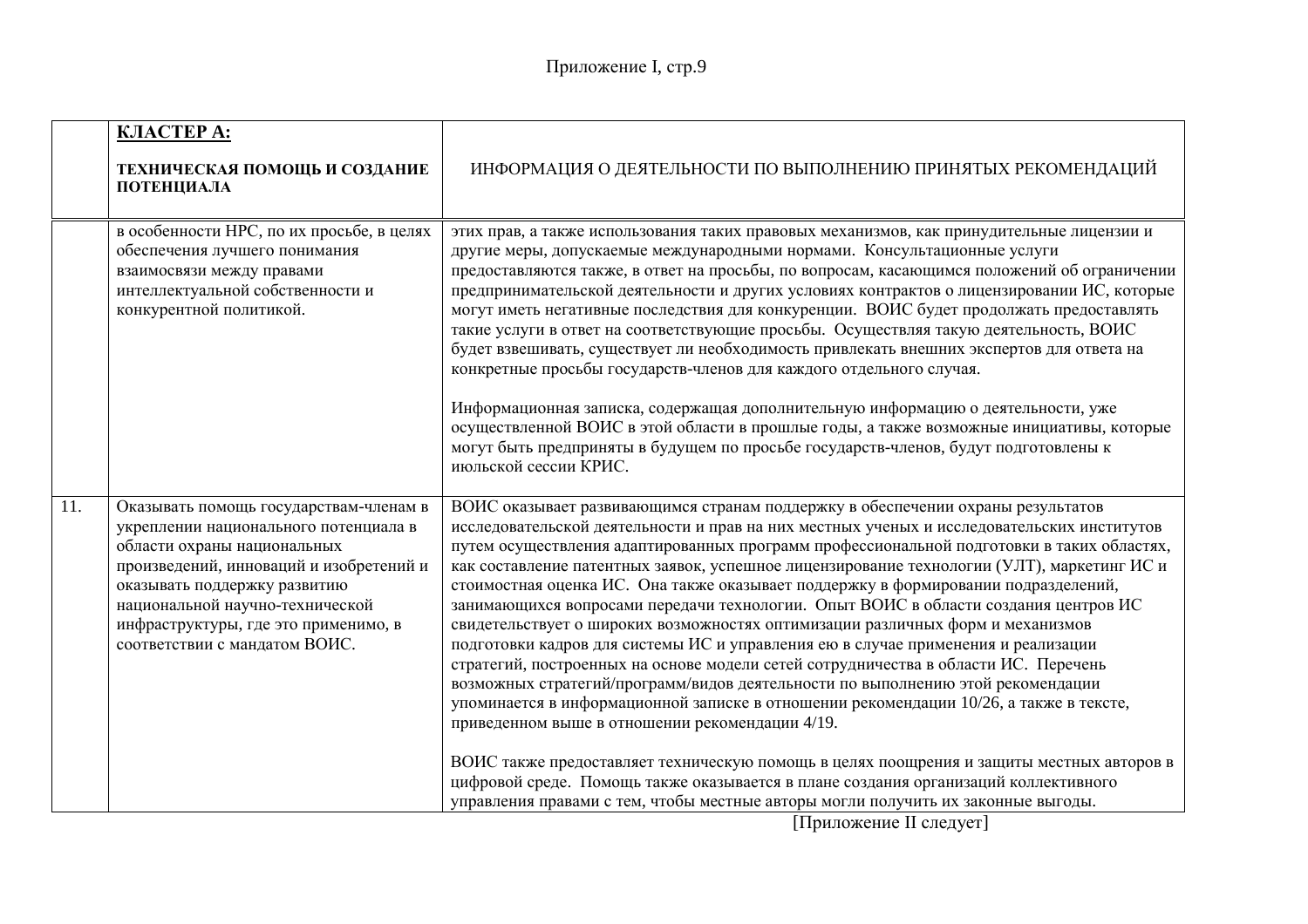### ПРИЛОЖЕНИЕ II

### Рабочая программа по выполнению принятых рекомендаций

| No. | <b>KJIACTEP A:</b><br><b>ТЕХНИЧЕСКАЯ</b><br>ПОМОЩЬ И СОЗДАНИЕ                                                                                                                                                                                                                             | ПРЕДЛАГАЕМАЯ ДЕЯТЕЛЬНОСТЬ                                                                                                                                                                                                                                                                                                                                                                                                                                                                                                                                                                                                                                                                                                                                                                                                                                                                                                                                                                                                                | ДОПОЛНИТЕЛЬНЫЕ ПОТРЕБНОСТИ В<br>РЕСУРСАХ, ЕСЛИ СУЩЕСТВУЮТ |                                                                       |
|-----|-------------------------------------------------------------------------------------------------------------------------------------------------------------------------------------------------------------------------------------------------------------------------------------------|------------------------------------------------------------------------------------------------------------------------------------------------------------------------------------------------------------------------------------------------------------------------------------------------------------------------------------------------------------------------------------------------------------------------------------------------------------------------------------------------------------------------------------------------------------------------------------------------------------------------------------------------------------------------------------------------------------------------------------------------------------------------------------------------------------------------------------------------------------------------------------------------------------------------------------------------------------------------------------------------------------------------------------------|-----------------------------------------------------------|-----------------------------------------------------------------------|
|     | ПОТЕНЦИАЛА                                                                                                                                                                                                                                                                                |                                                                                                                                                                                                                                                                                                                                                                                                                                                                                                                                                                                                                                                                                                                                                                                                                                                                                                                                                                                                                                          | ЛЮДСКИЕ                                                   | <b>ФИНАНСОВЫЕ</b>                                                     |
| 2.  | Предоставить<br>дополнительную помощь<br>ВОИС через донорское<br>финансирование и создать<br>в ВОИС траст-фонды и<br>другие добровольные                                                                                                                                                  | Ряд развитых и развивающихся стран уже предоставили ВОИС на<br>добровольной основе финансовые средства на цели осуществления<br>программ в интересах развивающихся стран и наименее развитых<br>стран (НРС). ВОИС приветствовала бы предоставление донорами<br>дополнительных средств на эти цели, в том числе в форме целевых<br>фондов или других добровольных фондов, специально                                                                                                                                                                                                                                                                                                                                                                                                                                                                                                                                                                                                                                                      |                                                           | Поездки в страны<br>и организации-<br>доноры<br>50 000 шв.<br>франков |
|     | фонды конкретно в<br>интересах НРС,<br>продолжая при этом<br>уделять приоритетное<br>внимание                                                                                                                                                                                             | предназначенных для НРС, при этом приоритетное внимание<br>уделялось бы финансированию деятельности в Африке для<br>увеличения масштабов оказываемой помощи.                                                                                                                                                                                                                                                                                                                                                                                                                                                                                                                                                                                                                                                                                                                                                                                                                                                                             |                                                           | (разовые затраты)                                                     |
|     | финансированию<br>деятельности в Африке с<br>использованием<br>бюджетных и<br>внебюджетных<br>источников, в целях<br>содействия, среди<br>прочего,<br>законодательному,<br>коммерческому,<br>культурному и<br>экономическому<br>использованию<br>интеллектуальной<br>собственности в этих | В качестве первого шага в направлении реализации этой<br>рекомендации и вслед за обсуждениями, состоявшимися в ходе<br>первой сессии КРИС, Секретариат подготовит документ ко второй<br>сессии КРИС, предоставляющий дополнительную информацию и<br>исследующий альтернативные варианты. Документ будет содержать<br>три раздела. В первом разделе будет представлена обновленная<br>информация, содержащаяся в Программе и бюджете на 2008-2009 гг.<br>в отношении существующих фондов добровольных взносов и траст-<br>фондов, а также способов, с помощью которых Секретариат в<br>настоящее время управляет внебюджетными средствами. Второй<br>раздел документа будет содержать отчет о нынешних мерах,<br>направленных на координацию работы ВОИС и этой сфере и<br>мобилизацию дополнительных добровольных ресурсов на основе<br>обсуждений с двусторонними донорами, многосторонними донорами<br>и благотворительными фондами. В третьем разделе документа будет<br>содержаться информации о разработке предложений относительно |                                                           |                                                                       |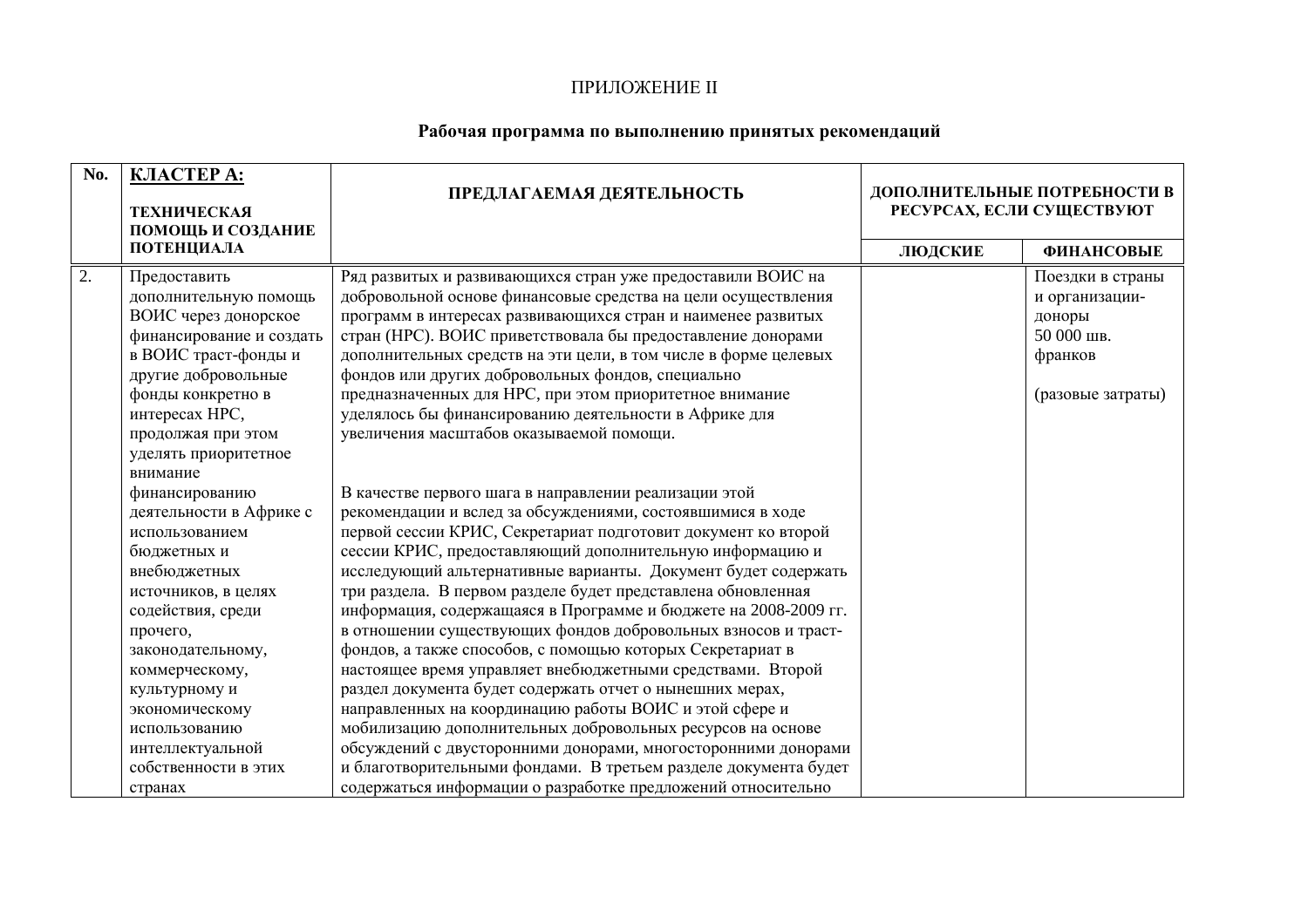| No. | <b>KJIACTEP A:</b><br><b>ТЕХНИЧЕСКАЯ</b><br>ПОМОЩЬ И СОЗДАНИЕ | ПРЕДЛАГАЕМАЯ ДЕЯТЕЛЬНОСТЬ                                                                                                                                                                                                                                                                                                                                                                                                                                                                                                                                                                                                                                                                                                                                                                                                                                                                                                                                                                                                                                                                                                                                                                                                                                                                                                                                                                                                                                                                                                                         | ДОПОЛНИТЕЛЬНЫЕ ПОТРЕБНОСТИ В<br>РЕСУРСАХ, ЕСЛИ СУЩЕСТВУЮТ |                                                                                                                                                                                                     |
|-----|---------------------------------------------------------------|---------------------------------------------------------------------------------------------------------------------------------------------------------------------------------------------------------------------------------------------------------------------------------------------------------------------------------------------------------------------------------------------------------------------------------------------------------------------------------------------------------------------------------------------------------------------------------------------------------------------------------------------------------------------------------------------------------------------------------------------------------------------------------------------------------------------------------------------------------------------------------------------------------------------------------------------------------------------------------------------------------------------------------------------------------------------------------------------------------------------------------------------------------------------------------------------------------------------------------------------------------------------------------------------------------------------------------------------------------------------------------------------------------------------------------------------------------------------------------------------------------------------------------------------------|-----------------------------------------------------------|-----------------------------------------------------------------------------------------------------------------------------------------------------------------------------------------------------|
|     | ПОТЕНЦИАЛА                                                    |                                                                                                                                                                                                                                                                                                                                                                                                                                                                                                                                                                                                                                                                                                                                                                                                                                                                                                                                                                                                                                                                                                                                                                                                                                                                                                                                                                                                                                                                                                                                                   | ЛЮДСКИЕ                                                   | <b>ФИНАНСОВЫЕ</b>                                                                                                                                                                                   |
|     |                                                               | будущей деятельности, направленной на улучшение доступности<br>добровольного финансирования.<br>В документе также будут рассмотрены возможный охват и формат<br>конференции доноров, которая будет организована в 2008-2009 гг. в<br>Женеве и предоставит возможность проинформировать доноров о<br>принятых рекомендациях в рамках Повестки дня ВОИС в области<br>развития. В нем также будут проанализированы действующие<br>механизмы проведений консультаций с учреждениями-донорами для<br>обсуждения финансирования и разработки программ и проектов на<br>региональном, субрегиональном или национальном уровне и<br>рассмотрены пути их совершенствования, если это необходимо. В<br>документе будет рассмотрено создание механизмов контроля за<br>управлением фондов добровольных взносов, учитывая, что такие<br>механизмы и принципы сами по себе не служат помехой донорскому<br>финансированию.<br>В документе будет уделено повышенное внимание не только<br>возможности учреждения новых фондов добровольных взносов в<br>ВОИС, но и взаимодействию с нынешними донорами, странами-<br>партнерами и международными и региональными организациями, а<br>также Всемирным банком и региональными банками для реализации<br>специальных проектов в сфере технического сотрудничества и<br>создания потенциала в отношении государств-членов, в соответствии<br>с принципами, принятыми в рамках Повестки дня ВОИС в области<br>развития.<br>Подробное предложение по конференции доноров будет<br>представлено Генеральной Ассамблее. |                                                           | Конференция<br>доноров:<br>140 000 шв.<br>франков (включая<br>финансирование<br>участия<br>представителей<br>ряда<br>развивающихся<br>стран (см.<br>документ CDIP/2/I<br>NF/2)<br>(разовые затраты) |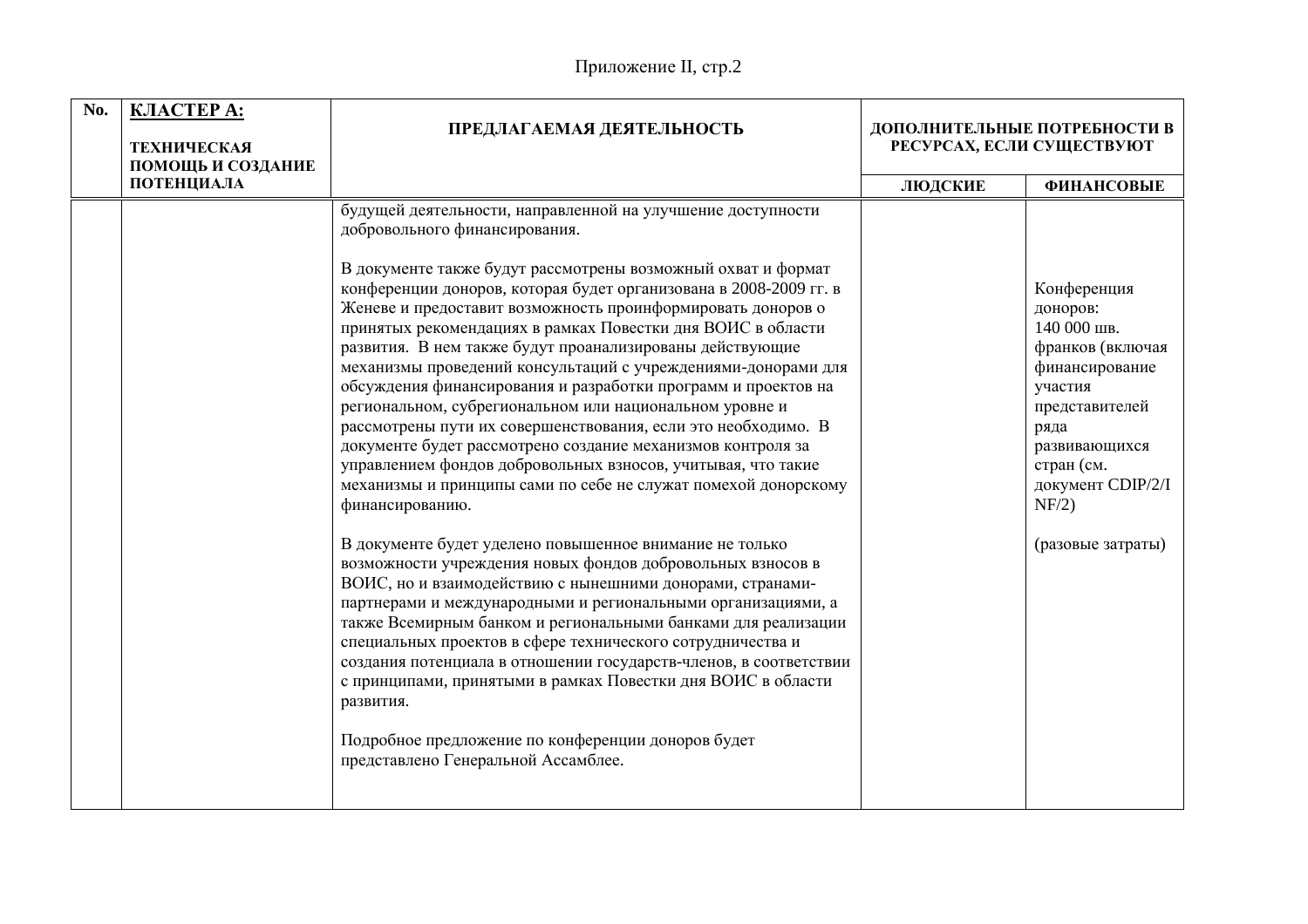| No. | <b>KJIACTEP A:</b>                                                                                                                                                                                                                                                                                  |                                                                                                                                                                                                                                                                                                                                                                                                                                                                                                                                                                                                                                                        |                                                                                            |                                             |
|-----|-----------------------------------------------------------------------------------------------------------------------------------------------------------------------------------------------------------------------------------------------------------------------------------------------------|--------------------------------------------------------------------------------------------------------------------------------------------------------------------------------------------------------------------------------------------------------------------------------------------------------------------------------------------------------------------------------------------------------------------------------------------------------------------------------------------------------------------------------------------------------------------------------------------------------------------------------------------------------|--------------------------------------------------------------------------------------------|---------------------------------------------|
|     | <b>ТЕХНИЧЕСКАЯ</b>                                                                                                                                                                                                                                                                                  | ПРЕДЛАГАЕМАЯ ДЕЯТЕЛЬНОСТЬ                                                                                                                                                                                                                                                                                                                                                                                                                                                                                                                                                                                                                              | ДОПОЛНИТЕЛЬНЫЕ ПОТРЕБНОСТИ В<br>РЕСУРСАХ, ЕСЛИ СУЩЕСТВУЮТ                                  |                                             |
|     | ПОМОЩЬ И СОЗДАНИЕ                                                                                                                                                                                                                                                                                   |                                                                                                                                                                                                                                                                                                                                                                                                                                                                                                                                                                                                                                                        |                                                                                            |                                             |
|     | ПОТЕНЦИАЛА                                                                                                                                                                                                                                                                                          |                                                                                                                                                                                                                                                                                                                                                                                                                                                                                                                                                                                                                                                        | ЛЮДСКИЕ                                                                                    | <b>ФИНАНСОВЫЕ</b>                           |
| 5.  | ВОИС должна помещать<br>общую информацию о<br>всех видах деятельности<br>по оказанию технической<br>помощи на своем веб-<br>сайте и по просьбе                                                                                                                                                      | Предлагается начать осуществление проекта, направленного на<br>разработку и создание сводной базы данных по всем видам такой<br>деятельности, включая развитие людских ресурсов, и её регулярное<br>обновление. На веб-сайте ВОИС будет помещаться информация<br>общего характера, а более детальные сведения о конкретных видах<br>деятельности будут предоставляться с соответствующего                                                                                                                                                                                                                                                              | 2 консультанта для<br>осуществления<br>проекта                                             | 300 000 шв.<br>франков<br>(разовые затраты) |
|     | государств-членов<br>предоставлять<br>подробности в отношении<br>конкретных видов<br>деятельности при<br>согласии государства-<br>члена (государств-членов)<br>и других<br>соответствующих<br>получателей такой<br>помощи, в интересах<br>которых осуществлялась<br>соответствующая<br>деятельность | разрешения. Новая база данных будет создана на основе<br>существующей информации, уже предоставляемой ВОИС<br>(http://www.wipo.int/export/sites/www/ip-<br>development/en/pdf/wipo_eds_inf_1_rev.pdf) в отношении ее<br>деятельности по сотрудничеству в целях развития. Информация<br>будет появляться в отношении имен доноров, консультантов и<br>стоимости проекта (с соответствующего разрешения). Руководство<br>проектом будет осуществляться на принципе прозрачности, а<br>донорам и получателям будет предлагаться содействовать ВОИС в<br>предоставлении как можно большего объема информации о<br>деятельности в сфере технической помощи. | 1 сотрудник<br>профессиональной<br>категории для<br>ведения и<br>пополнения базы<br>данных | Нормативные<br>затраты                      |
| 8.  | Обратиться к ВОИС с<br>просьбой разработать<br>соглашения с<br>исследовательскими<br>учреждениями и<br>частными предприятиями<br>с целью облегчения                                                                                                                                                 | Проведение исследования в целях реализации рекомендации<br>В настоящее время ВОИС предоставляет патентную информацию<br>через систему «PATENTSCOPE®», которая представляет собой<br>полностью пригодную для поиска базу данных о международных<br>патентных заявках, а также через службы патентной информации<br>ВОИС для развивающихся стран и НРС. С целью изучения                                                                                                                                                                                                                                                                                 | Служба патентной<br>информации и<br>статистики в<br>области ИС                             |                                             |

 $\ast$ В расчете на средние затраты в размере 178 000 шв. франков в год.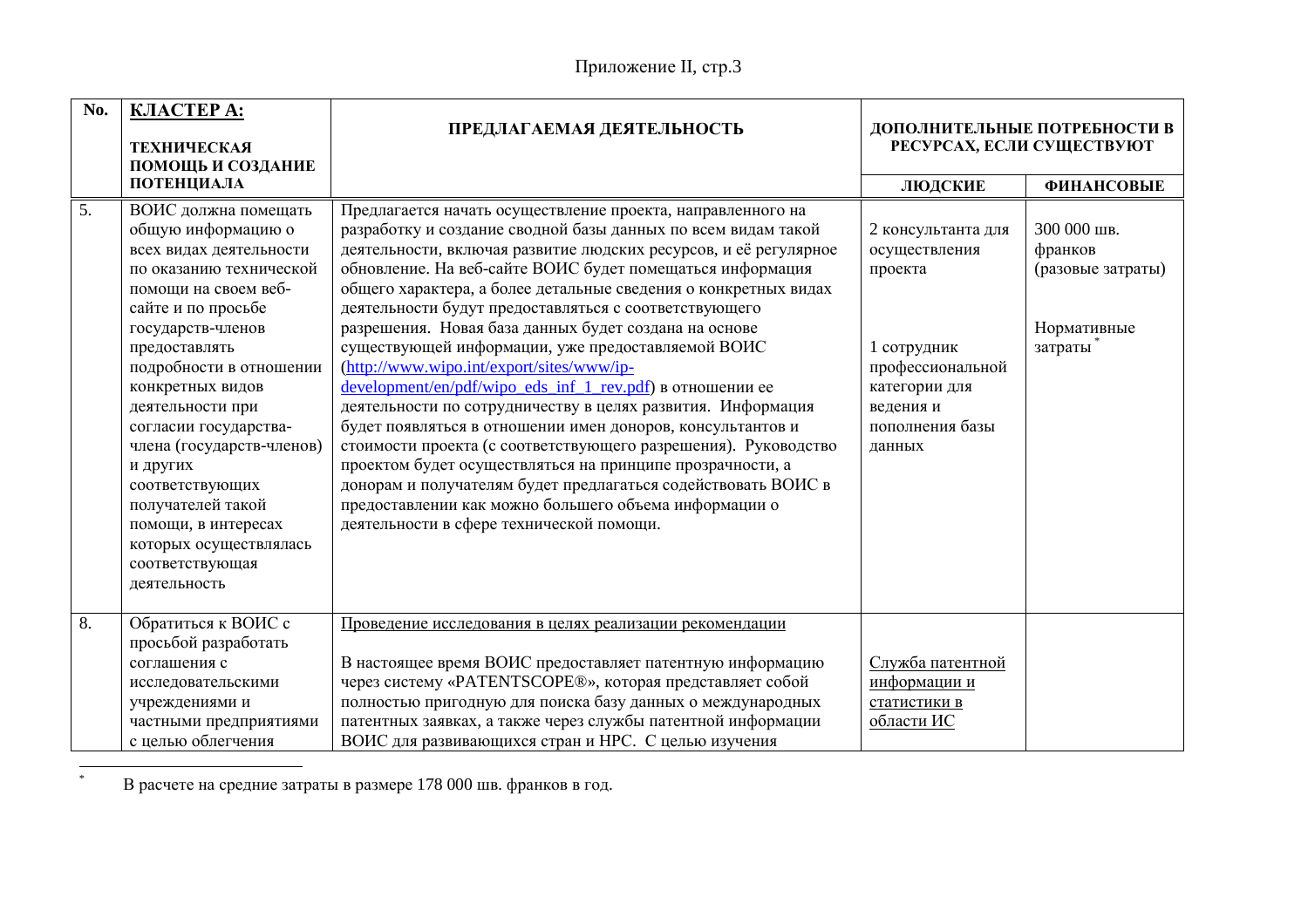| No. | <b>KJIACTEP A:</b><br><b>ТЕХНИЧЕСКАЯ</b><br>ПОМОЩЬ И СОЗДАНИЕ                                                                                                                                                                            | ПРЕДЛАГАЕМАЯ ДЕЯТЕЛЬНОСТЬ                                                                                                                                                                                                                                                                                                                                                                                                                                                                                                                                                                                                                                                                                                                                                                                                                                                                                                                                                                                                                                                                                                                                                                                                                                                                                                                                                                                                                                                                | ДОПОЛНИТЕЛЬНЫЕ ПОТРЕБНОСТИ В<br>РЕСУРСАХ, ЕСЛИ СУЩЕСТВУЮТ |                                                                                                                                                                                       |
|-----|------------------------------------------------------------------------------------------------------------------------------------------------------------------------------------------------------------------------------------------|------------------------------------------------------------------------------------------------------------------------------------------------------------------------------------------------------------------------------------------------------------------------------------------------------------------------------------------------------------------------------------------------------------------------------------------------------------------------------------------------------------------------------------------------------------------------------------------------------------------------------------------------------------------------------------------------------------------------------------------------------------------------------------------------------------------------------------------------------------------------------------------------------------------------------------------------------------------------------------------------------------------------------------------------------------------------------------------------------------------------------------------------------------------------------------------------------------------------------------------------------------------------------------------------------------------------------------------------------------------------------------------------------------------------------------------------------------------------------------------|-----------------------------------------------------------|---------------------------------------------------------------------------------------------------------------------------------------------------------------------------------------|
|     | ПОТЕНЦИАЛА                                                                                                                                                                                                                               |                                                                                                                                                                                                                                                                                                                                                                                                                                                                                                                                                                                                                                                                                                                                                                                                                                                                                                                                                                                                                                                                                                                                                                                                                                                                                                                                                                                                                                                                                          | ЛЮДСКИЕ                                                   | <b>ФИНАНСОВЫЕ</b>                                                                                                                                                                     |
|     | национальным<br>ведомствам<br>развивающихся стран и в<br>особенности НРС, а также<br>их региональным и<br>субрегиональным<br>организациям в области<br>ИС доступа к<br>специализированным<br>базам данных для целей<br>патентного поиска | различных вариантов, доступных для реализации этой рекомендации,<br>предлагается провести исследование в целях определения<br>соответствующих баз данных и других ресурсов, рассмотрения<br>имущественных прав, ассоциированных со специализированными<br>базами данных, и выработки возможных вариантов получения<br>лицензии на пользование этими базами данных или обеспечения<br>доступа к ним иным образом для ведомств ИС и/или широкой<br>публики, особенно в развивающихся странах.<br>Другие вопросы, охватываемые эти исследованием, включают<br>возможность разработки типовых договоров о доступе ведомств ИС<br>к патентным базам данных, способы обеспечения большей<br>доступности баз данных ВОИС (в том числе за счет включения в<br>популярные Интернет-порталы), организация встречи с владельцами<br>баз данных и совершенствование системы PATENTSCOPE® в целях<br>включения дополнительной информации о заявках РСТ на<br>национальной фазе. Исследование также будет включать в себя<br>оценку потенциальных последствий (в контексте людских и<br>финансовых ресурсов) использования различных вариантов для<br>доступа ведомств ИС к общим и частным специализированным<br>патентным базам данных, при этом особое внимание будет отведено<br>вопросам авторского права. Секретариат подготовит техническое<br>задание на проведение исследования к сессии в июле 2008 г.<br>Стратегии совершенствования доступа и использования патентных<br><u>баз данных</u> | Консультант для<br>подготовки<br>документа                | 40 000 шв.<br>франков<br>(разовые затраты)<br>Смета на<br>командировку для<br>подготовки<br>документа<br>50 000 шв.<br>франков<br>(см. документ<br>CDIP/2/INF/3)<br>(разовые затраты) |

[Footnote continued from previous page]  $\ast\ast$ 

В расчете на средние затраты в размере 116 000 шв. франков в год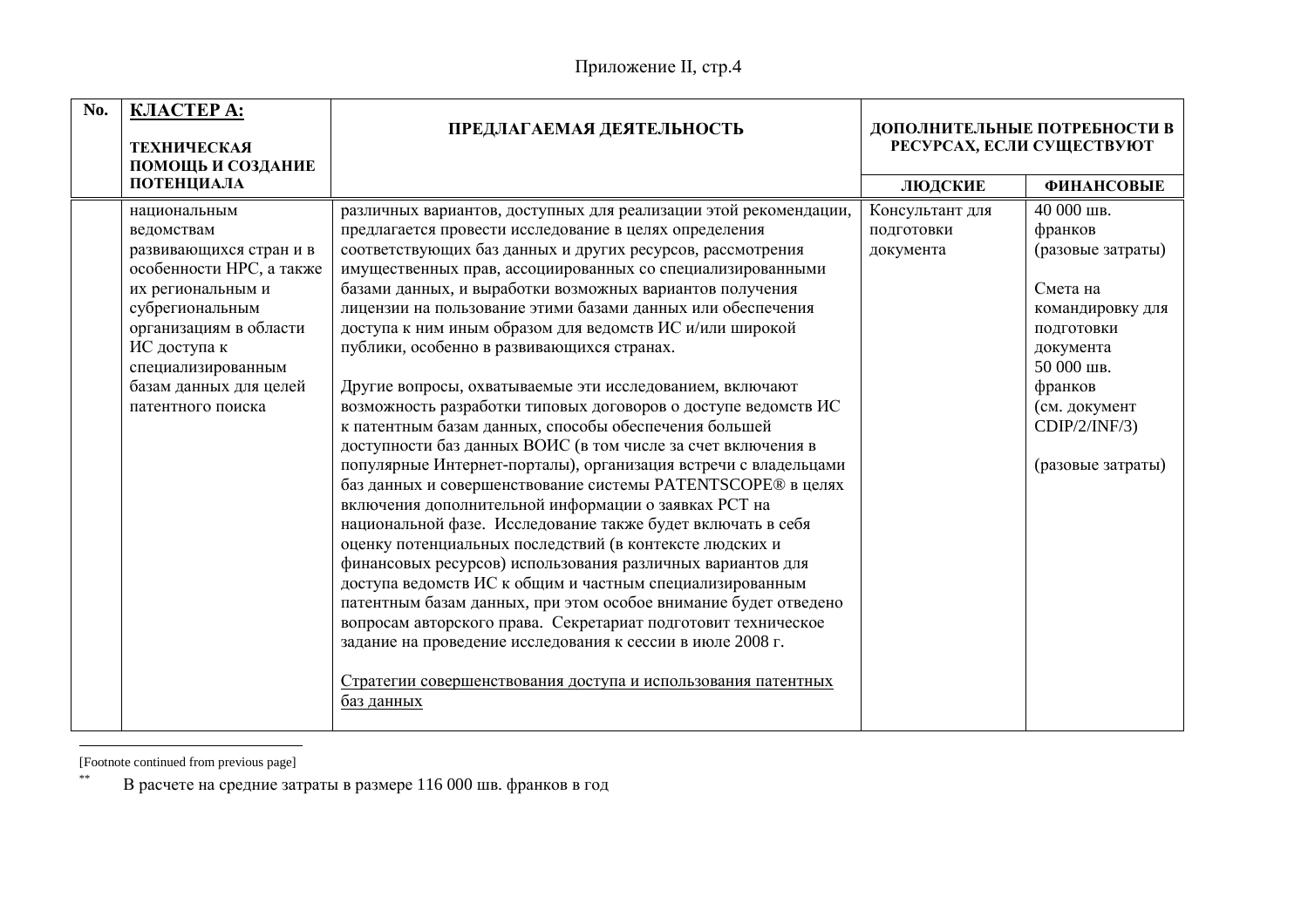| No. | <b>KJIACTEP A:</b><br><b>ТЕХНИЧЕСКАЯ</b><br>ПОМОЩЬ И СОЗДАНИЕ | ПРЕДЛАГАЕМАЯ ДЕЯТЕЛЬНОСТЬ                                                                                                                                                                                                                                                                                                                                                                                                                                                                                                                                                                                                                                        | ДОПОЛНИТЕЛЬНЫЕ ПОТРЕБНОСТИ В<br>РЕСУРСАХ, ЕСЛИ СУЩЕСТВУЮТ                                                     |                                                                                                                                   |
|-----|---------------------------------------------------------------|------------------------------------------------------------------------------------------------------------------------------------------------------------------------------------------------------------------------------------------------------------------------------------------------------------------------------------------------------------------------------------------------------------------------------------------------------------------------------------------------------------------------------------------------------------------------------------------------------------------------------------------------------------------|---------------------------------------------------------------------------------------------------------------|-----------------------------------------------------------------------------------------------------------------------------------|
|     | ПОТЕНЦИАЛА                                                    |                                                                                                                                                                                                                                                                                                                                                                                                                                                                                                                                                                                                                                                                  | ЛЮДСКИЕ                                                                                                       | <b>ФИНАНСОВЫЕ</b>                                                                                                                 |
|     |                                                               | Предлагается также усовершенствовать существующие и выработать<br>новые подходы к использованию информации об ИС, в частности<br>патентной информации и документации, в интересах творческого<br>сектора, научно-исследовательских и учебных учреждений и МСП.<br>В связи с этим предусматривается осуществление следующих видов<br>деятельности:<br>реализация на экспериментальной основе инициатив в<br>(a)<br>целях расширения доступа к патентной и другой коммерческой и                                                                                                                                                                                   | Сектор технической<br>помощи и создания                                                                       |                                                                                                                                   |
|     |                                                               | технической информации в области ИС, которой располагают<br>исследовательские учреждения и промышленные группы, и обмена с<br>ними такой информацией. Например, такой проект в настоящее<br>время осуществляется в отдельных государствах-членах АОИС и<br>может быть также разработан в других регионах;<br>(b)<br>рассмотрение возможности осуществления<br>экспериментального проекта (проектов) в отдельной стране (странах)<br>в целях содействия созданию информационных центров по ИС при<br>их научно-исследовательских учреждениях, для обеспечения более<br>эффективной охраны результатов их исследований и извлечения из<br>них коммерческой выгоды; | потенциала<br>1 сотрудник<br>профессиональной<br>категории<br>1 сотрудник общей<br>категории<br>1 консультант | Нормативные<br>затраты<br>Нормативные<br>затраты**<br>150 000 шв.<br>франков<br>(разовые затраты)<br>Деятельность:<br>700 000 шв. |
|     |                                                               | содействие в создании субрегиональных, региональных и<br>(c)<br>межрегиональных поисковых баз данных по ИС. Это будет<br>способствовать повышению эффективности процесса поиска и<br>экспертизы на предмет предоставления прав ИС и укреплению<br>регионального, субрегионального и национального потенциала;<br>предоставление необходимой специализированной<br>(d)<br>подготовки посредством проведения региональных,<br>субрегиональных и национальных семинаров-практикумов по                                                                                                                                                                              |                                                                                                               | франков                                                                                                                           |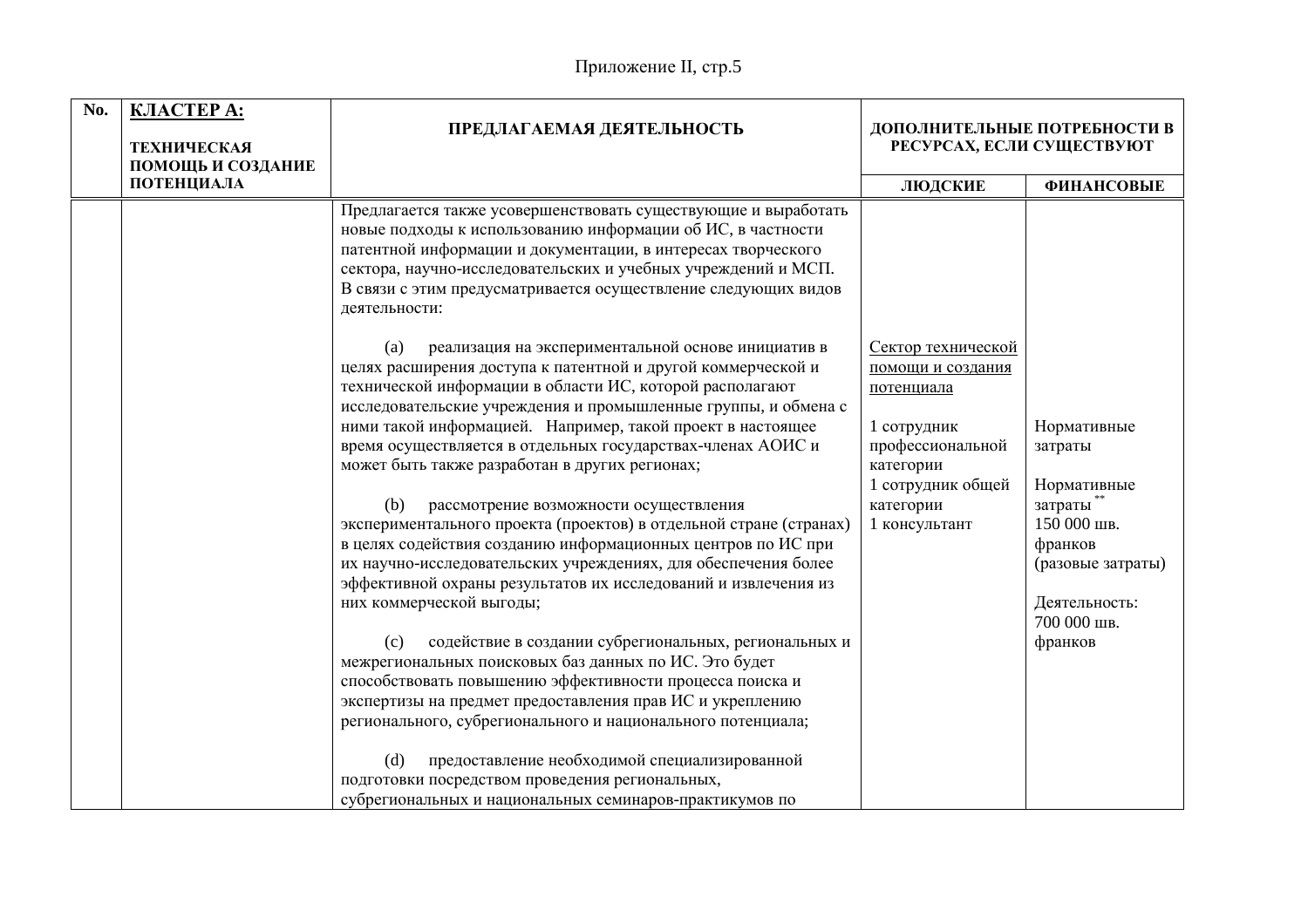| No. | КЛАСТЕРА:<br><b>ТЕХНИЧЕСКАЯ</b><br>ПОМОЩЬ И СОЗДАНИЕ                                                                                                                                                                                                                                                             | ПРЕДЛАГАЕМАЯ ДЕЯТЕЛЬНОСТЬ                                                                                                                                                                                                                                                                                                                                                                                                                                                                                                                                       | ДОПОЛНИТЕЛЬНЫЕ ПОТРЕБНОСТИ В<br>РЕСУРСАХ, ЕСЛИ СУЩЕСТВУЮТ                   |                                                                       |
|-----|------------------------------------------------------------------------------------------------------------------------------------------------------------------------------------------------------------------------------------------------------------------------------------------------------------------|-----------------------------------------------------------------------------------------------------------------------------------------------------------------------------------------------------------------------------------------------------------------------------------------------------------------------------------------------------------------------------------------------------------------------------------------------------------------------------------------------------------------------------------------------------------------|-----------------------------------------------------------------------------|-----------------------------------------------------------------------|
|     | ПОТЕНЦИАЛА                                                                                                                                                                                                                                                                                                       |                                                                                                                                                                                                                                                                                                                                                                                                                                                                                                                                                                 | ЛЮДСКИЕ                                                                     | <b>ФИНАНСОВЫЕ</b>                                                     |
| 9.  | Обратиться к ВОИС с                                                                                                                                                                                                                                                                                              | вопросам использования патентных баз данных и реализации<br>поисковых стратегий для развивающихся стран и НРС; и<br>создание механизмов обеспечения совместного доступа и<br>(e)<br>обмена результатами поиска, проводимого с использованием таких<br>баз данных, особенно для НРС.<br>Создание консультативных служб и информационных центров в<br>области ИС, особенно в НРС.<br>Предлагается разработать эффективный интерактивный процесс для                                                                                                               | Координатор /                                                               |                                                                       |
|     | просьбой о создании в<br>координации с<br>государствами-членами<br>базы данных,<br>позволяющей соотносить<br>конкретные потребности<br>развития в связи с ИС с<br>имеющимися ресурсами,<br>тем самым расширяя<br>объем программ ее<br>технической помощи,<br>направленных на<br>преодоление цифрового<br>разрыва | оценки связанных с ИС потребностей стран в области развития с<br>учетом предложений по Повестке дня ВОИС в области развития и<br>установление механизмов определения степени соответствия и<br>координации. Также предлагается создать совместные механизмы<br>для сбора на регулярной основе информации о потенциальных<br>донорах и партнерах, а также имеющихся у них средствах и<br>специалистах для обеспечения удовлетворения ВОИС конкретных<br>потребностей. Это будет также включать в себя создание системы<br>контроля и оценки достигнутых успехов. | консультант<br>(12 месяцев)<br>1 сотрудник<br>профессиональной<br>категории | 190 000 шв.<br>франков<br>(разовые затраты)<br>Нормативные<br>затраты |
| 10. | Оказывать помощь<br>государствам-членам в<br>развитии и<br>совершенствовании<br>национального<br>институционального                                                                                                                                                                                              | Продолжая совершенствовать национальный институциональный<br>потенциал в области ИС, ВОИС сосредоточит внимание на<br>повышении эффективности за счет специальной подготовки кадров<br>в вопросах корпоративного руководства, упорядочивания<br>административных процедур и средств коммерческой деятельности<br>в организациях промышленной собственности и коллективного                                                                                                                                                                                      |                                                                             |                                                                       |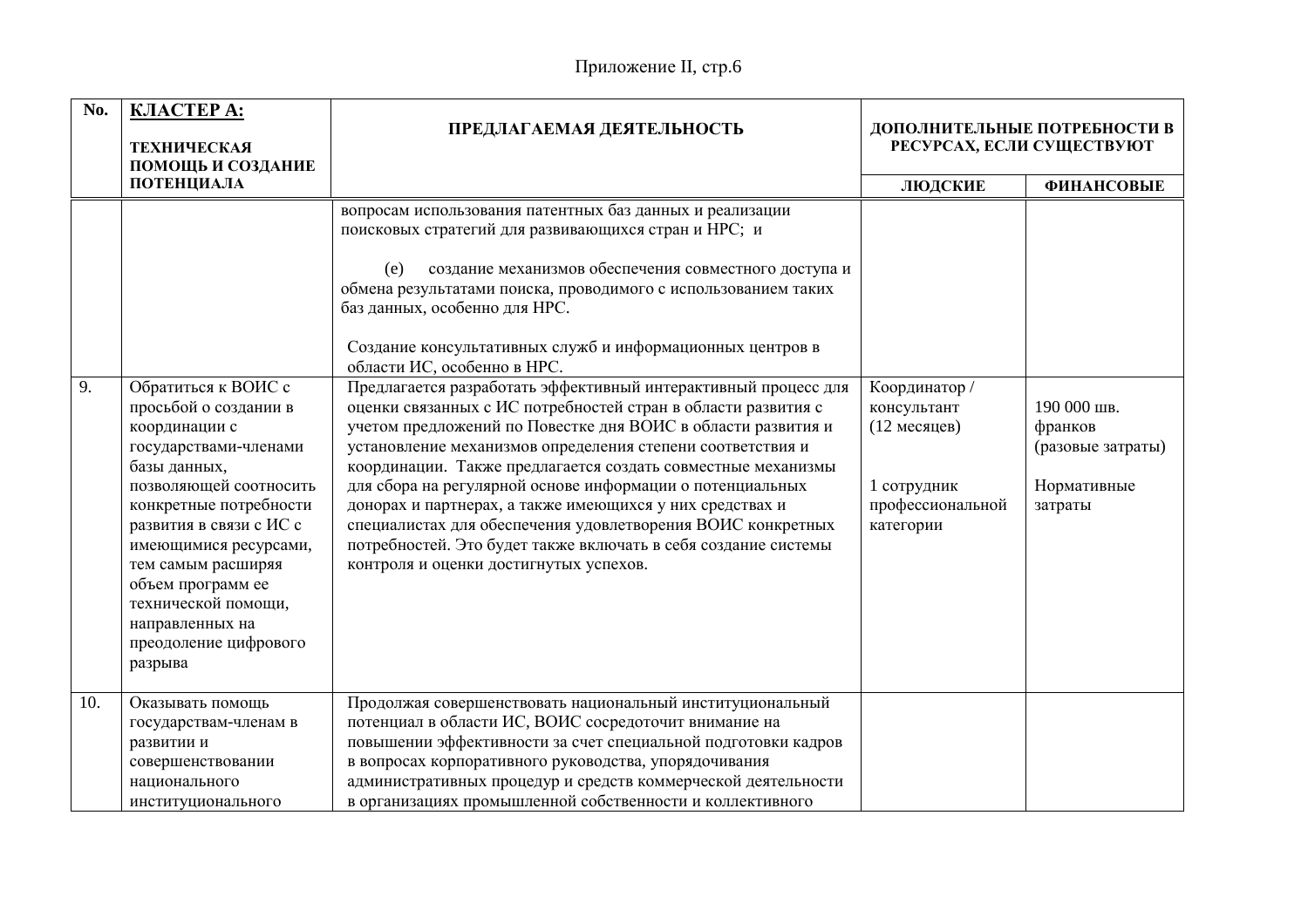| No. | КЛАСТЕРА:<br><b>ТЕХНИЧЕСКАЯ</b><br>ПОМОЩЬ И СОЗДАНИЕ                                                                                                                                                                                                                                                                                                                                                                     | ПРЕДЛАГАЕМАЯ ДЕЯТЕЛЬНОСТЬ                                                                                                                                                                                                                                                                                                                                                                                                                                                                                                                                                                                                                                                                | ДОПОЛНИТЕЛЬНЫЕ ПОТРЕБНОСТИ В<br>РЕСУРСАХ, ЕСЛИ СУЩЕСТВУЮТ                                         |                                                                                             |
|-----|--------------------------------------------------------------------------------------------------------------------------------------------------------------------------------------------------------------------------------------------------------------------------------------------------------------------------------------------------------------------------------------------------------------------------|------------------------------------------------------------------------------------------------------------------------------------------------------------------------------------------------------------------------------------------------------------------------------------------------------------------------------------------------------------------------------------------------------------------------------------------------------------------------------------------------------------------------------------------------------------------------------------------------------------------------------------------------------------------------------------------|---------------------------------------------------------------------------------------------------|---------------------------------------------------------------------------------------------|
|     | ПОТЕНЦИАЛА                                                                                                                                                                                                                                                                                                                                                                                                               |                                                                                                                                                                                                                                                                                                                                                                                                                                                                                                                                                                                                                                                                                          | ЛЮДСКИЕ                                                                                           | <b>ФИНАНСОВЫЕ</b>                                                                           |
|     | потенциала в области ИС<br>путем дальнейшего<br>развития инфраструктуры<br>и других компонентов с<br>целью повышения<br>эффективности<br>национальных<br>учреждений ИС и<br>установления<br>справедливого равновесия<br>между охраной ИС и<br>интересами общества. Эта<br>техническая помощь<br>должна также<br>распространяться на<br>субрегиональные и<br>региональные<br>организации,<br>занимающиеся вопросами<br>ИС | управления правами, а также автоматизации ведомств с помощью<br>программного обеспечения AFRICOS, используемого для<br>коллективного управления авторскими правами, и программного<br>обеспечения IPAS, используемого для административного<br>управления правами промышленной собственностью. В будущем<br>деятельность ВОИС в этой области будет в большей мере<br>полагаться на необходимость учета интересов широкой публики.                                                                                                                                                                                                                                                        |                                                                                                   |                                                                                             |
|     |                                                                                                                                                                                                                                                                                                                                                                                                                          | ВОИС также продолжит предоставлять специализированное<br>обучение и подготовку сотрудникам ведомств ИС с целью<br>повышения их возможностей по выполнению задач за счет<br>реализации программ промежуточного и усовершенствованного<br>обучения в рамках Академии ВОИС. В частности, курсы обучения<br>для экспертов в области патентов и товарных знаков включают<br>сессии практической подготовки в национальных и региональных<br>ведомствах ИС с целью повышения качества экспертизы заявок на<br>получение патента и регистрацию товарного знака. ВОИС также<br>продолжит содействовать преподаванию и обучению вопросам ИС в<br>университетах и других компетентных учреждениях. | Академия ВОИС<br>3 сотрудника<br>профессиональной<br>категории<br>2 сотрудника общей<br>категории | Нормативные<br>затраты<br>Нормативные<br>затраты<br>Деятельность:<br>800 000 шв.<br>франков |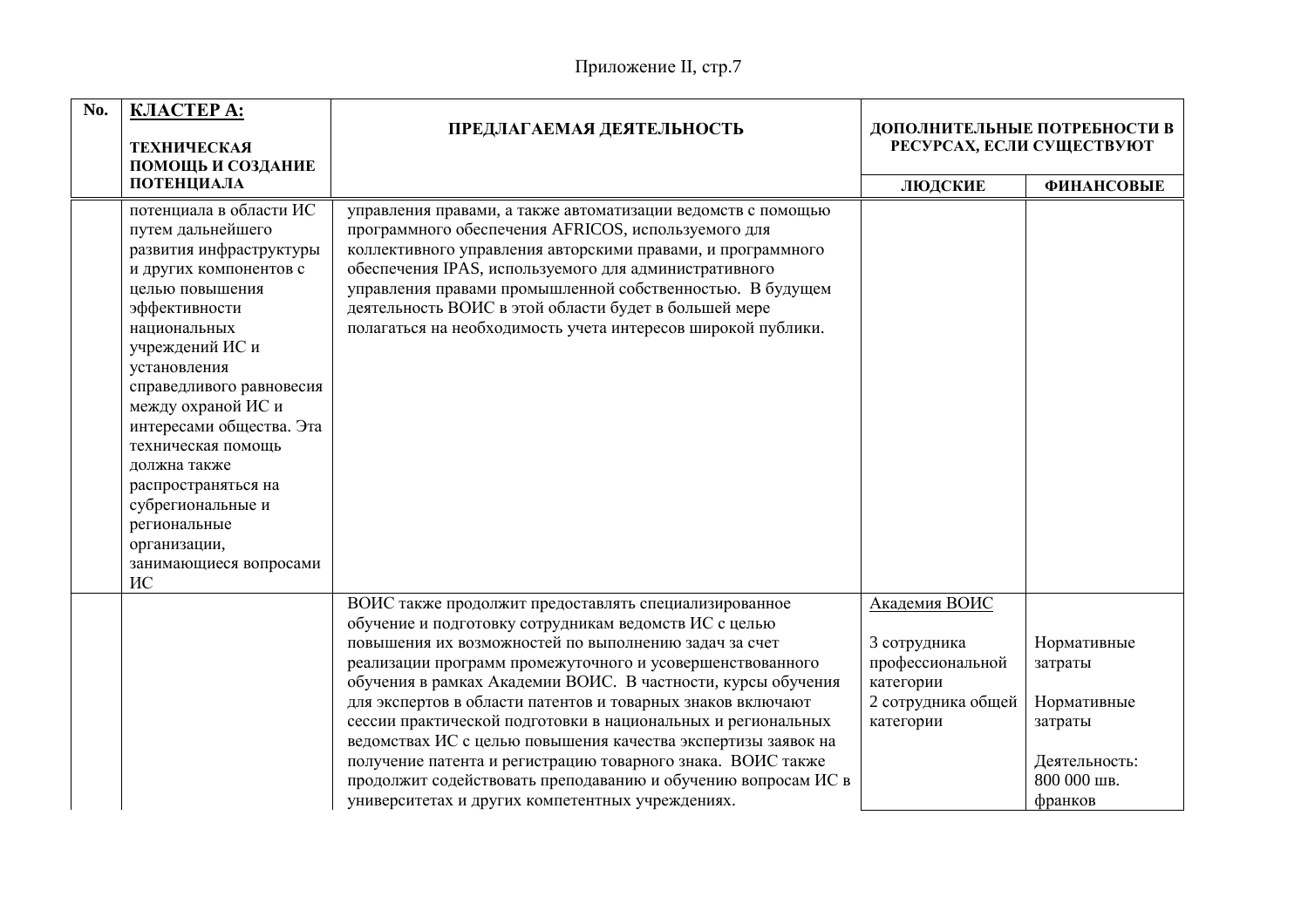## Приложение II, стр.8

| No. | <b>KJIACTEP A:</b><br><b>ТЕХНИЧЕСКАЯ</b><br>ПОМОЩЬ И СОЗДАНИЕ | ПРЕДЛАГАЕМАЯ ДЕЯТЕЛЬНОСТЬ                                                                                                                                                                                                                                                                                                                                                                                                                                                                                                                                                                 | ДОПОЛНИТЕЛЬНЫЕ ПОТРЕБНОСТИ В<br>РЕСУРСАХ, ЕСЛИ СУЩЕСТВУЮТ                                         |                                                                                                                         |
|-----|---------------------------------------------------------------|-------------------------------------------------------------------------------------------------------------------------------------------------------------------------------------------------------------------------------------------------------------------------------------------------------------------------------------------------------------------------------------------------------------------------------------------------------------------------------------------------------------------------------------------------------------------------------------------|---------------------------------------------------------------------------------------------------|-------------------------------------------------------------------------------------------------------------------------|
|     | ПОТЕНЦИАЛА                                                    |                                                                                                                                                                                                                                                                                                                                                                                                                                                                                                                                                                                           | ЛЮДСКИЕ                                                                                           | <b>ФИНАНСОВЫЕ</b>                                                                                                       |
|     |                                                               | Кроме того, ВОИС продолжит оказывать последовательную                                                                                                                                                                                                                                                                                                                                                                                                                                                                                                                                     | Сектор технической                                                                                |                                                                                                                         |
|     |                                                               | поддержку национальным ведомствам ИС, а также региональным и                                                                                                                                                                                                                                                                                                                                                                                                                                                                                                                              | помощи и создания                                                                                 |                                                                                                                         |
|     |                                                               | субрегиональным организациям в области ИС в части                                                                                                                                                                                                                                                                                                                                                                                                                                                                                                                                         | потенциала                                                                                        |                                                                                                                         |
|     |                                                               | предоставления качественных услуг пользователям, включая<br>эффективные услуги, относящиеся к предоставлению прав ИС,<br>созданию и коммерческому использованию активов ИС, включая<br>развитие онлайновых систем в сфере транзакций применительно к<br>запатентованным изобретениям, информации в области ИС, сетям с<br>подключенными ресурсами, консультационным услугам,<br>программам по установлению связей с широкой публикой и<br>программам по обучению, выставок изобретений для женщин и<br>студентов и налаживанию отношений с сообществом пользователей<br>и профессионалов. | 3 сотрудника<br>профессиональной<br>категории<br>3 сотрудника общей<br>категории<br>1 консультант | Нормативные<br>затраты<br>Нормативные<br>затраты<br>150 000 шв.<br>франков<br>Деятельность:<br>1 500 000 шв.<br>франков |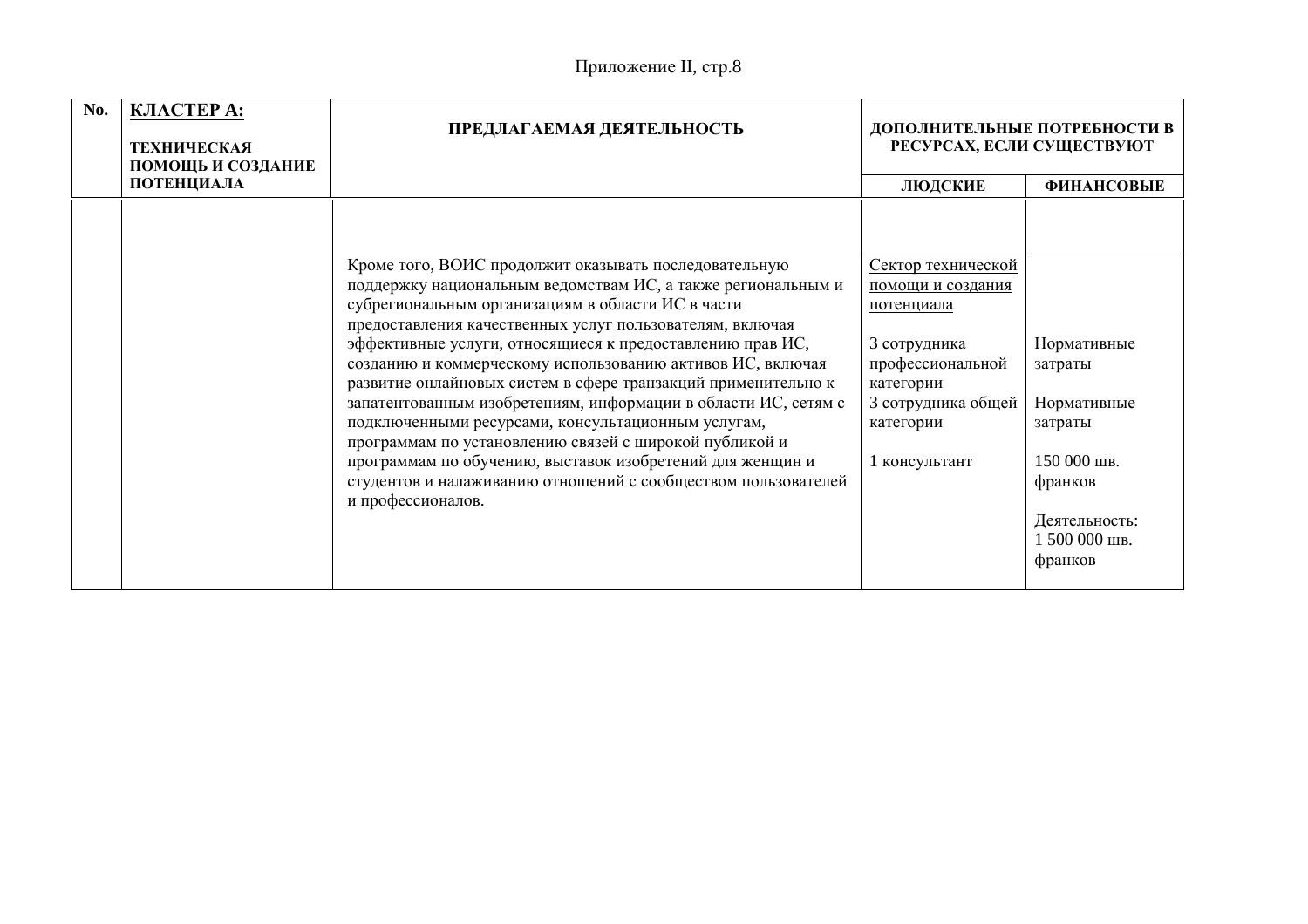| No. | КЛАСТЕРА:<br><b>ТЕХНИЧЕСКАЯ</b><br>ПОМОЩЬ И СОЗДАНИЕ | ПРЕДЛАГАЕМАЯ ДЕЯТЕЛЬНОСТЬ                                                                                                                                                                                                                                                                                                                                                                                                                                                                                                                                                                                                                                                                                                                                                                                                                                                                                                                                                                                                | ДОПОЛНИТЕЛЬНЫЕ ПОТРЕБНОСТИ В<br>РЕСУРСАХ, ЕСЛИ СУЩЕСТВУЮТ                                                                                                                                                                                                 |                                                                   |
|-----|------------------------------------------------------|--------------------------------------------------------------------------------------------------------------------------------------------------------------------------------------------------------------------------------------------------------------------------------------------------------------------------------------------------------------------------------------------------------------------------------------------------------------------------------------------------------------------------------------------------------------------------------------------------------------------------------------------------------------------------------------------------------------------------------------------------------------------------------------------------------------------------------------------------------------------------------------------------------------------------------------------------------------------------------------------------------------------------|-----------------------------------------------------------------------------------------------------------------------------------------------------------------------------------------------------------------------------------------------------------|-------------------------------------------------------------------|
|     | ПОТЕНЦИАЛА                                           |                                                                                                                                                                                                                                                                                                                                                                                                                                                                                                                                                                                                                                                                                                                                                                                                                                                                                                                                                                                                                          | ЛЮДСКИЕ                                                                                                                                                                                                                                                   | <b>ФИНАНСОВЫЕ</b>                                                 |
|     |                                                      | Институциональная поддержка ВОИС будет распространяться не<br>только на национальные ведомства ИС, но также на другие<br>учреждения, которые содействуют осуществлению новаторской и<br>творческой деятельности, такие как ведомства по лицензированию<br>технологии при университетах, учреждения по содействию<br>разработке технологии, общества коллективного управления<br>правами и учреждения в поддержку творческих отраслей. Кроме<br>того, эти виды деятельности также направлены на укрепление<br>дееспособности учреждений в поддержку МСП в области ИС<br>(таких, как сети инновационных центров, деловые инкубаторы,<br>НИИ, профессиональные ассоциации, торгово-промышленные<br>палаты, финансовые учреждения и спонсоры, а также ведомства ИС)<br>посредством, в частности: (1) подготовки на местах материалов по<br>повышению информированности и учебных материалов, а также (2)<br>развития людских ресурсов и создания необходимого потенциала<br>(семинары-практикумы, различные формы обучения). | Подготовка<br>патентной<br>документации,<br>оценка,<br>национальные<br>стратегии в области<br>ИС,<br>лицензирование,<br>маркетинг и<br>политика в области<br>ИС для<br>университетов<br>1 специалист в<br>области ИТ<br>(консультант,<br>разовые затраты) | 84 000 шв.<br>франков<br>Деятельность:<br>518 000 шв.<br>франков  |
|     |                                                      | В соответствии с запросом на мартовской сессии КРИС Секретариат<br>свел дополнительную информацию, относящуюся к этой<br>рекомендации, в документе CDIP/2/INF/1, предлагающем<br>дополнительную информацию в форме "выбора альтернативных<br>вариантов" программ/видов деятельности, которая может быть<br>запрошена государствами-членами для реализации этой<br>рекомендации.                                                                                                                                                                                                                                                                                                                                                                                                                                                                                                                                                                                                                                          | Творческие отрасли<br>1 сотрудник общей<br>категории                                                                                                                                                                                                      | Нормативные<br>затраты<br>Деятельность:<br>240 000 шв.<br>франков |